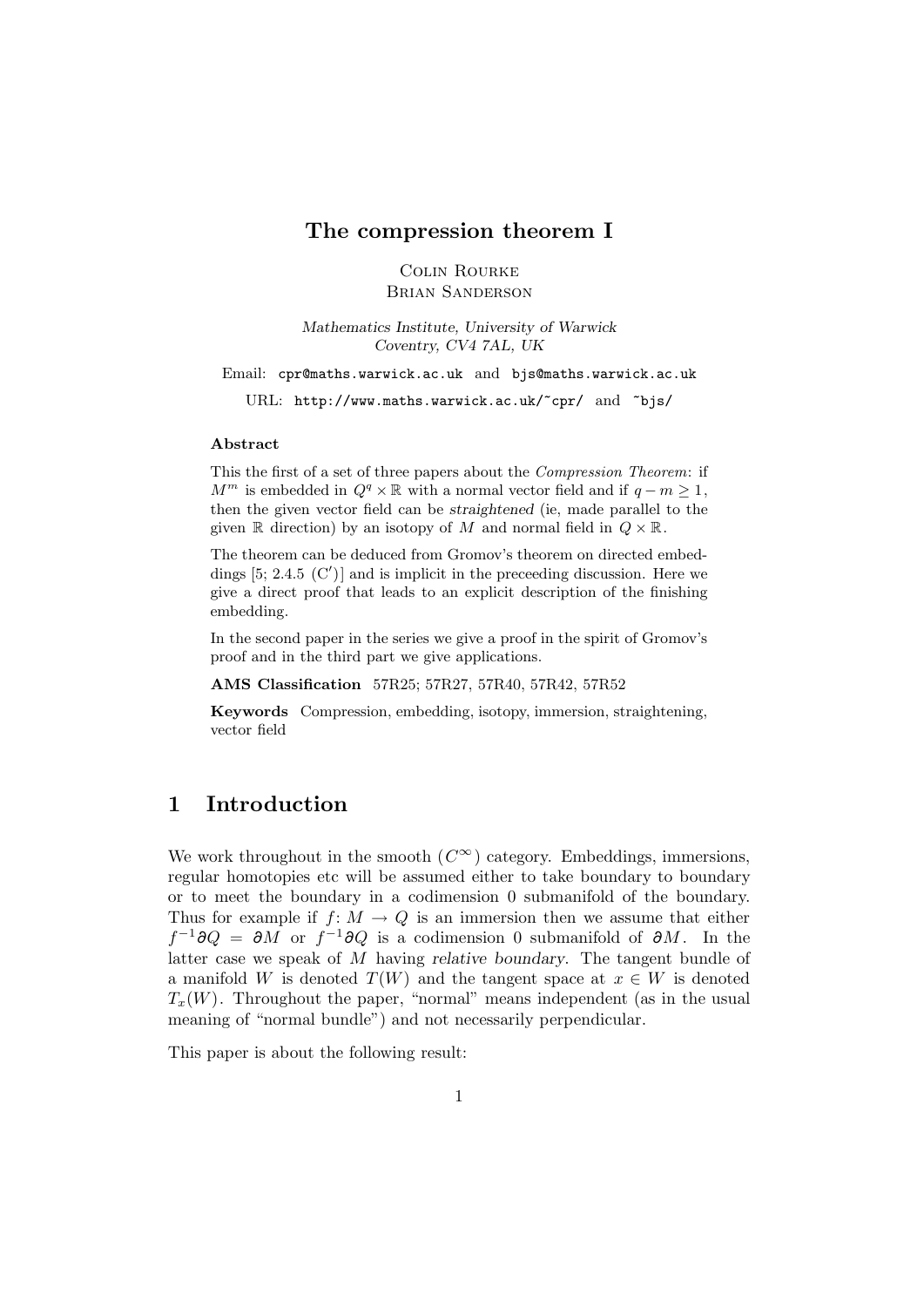**Compression Theorem** *Suppose that*  $M^m$  *is embedded in*  $Q^q \times \mathbb{R}$  *with a normal vector field and suppose that*  $q - m \geq 1$ . Then the vector field can be *straightened (ie, made parallel to the given* R *direction) by an isotopy of* M and normal field in  $Q \times \mathbb{R}$ .

Thus the theorem moves M to a position where it projects by vertical projection (ie "compresses") to an immersion in  $Q$ .

The theorem can be deduced from Gromov's theorem on directed embeddings [5; 2.4.5  $(C')$  and is implicit in the discussion which precedes Gromov's theorem. Here we present a proof that is different in character from Gromov's proof.

Gromov uses the technique of "convex integration" which although simple in essence leads to very complicated embeddings. In the second paper in this series [14] we give a proof of Gromov's theorem (and deduce the compression theorem). This proof is in the spirit of Gromov's and makes clear the complicated (and uncontrolled) nature of the resulting embeddings.

By contrast the proof that we present in this paper is completely constructive: given a particular embedding and vector field the resulting compressed embedding can be described explicitly. A third, and again different, proof of the Compression Theorem has been given by Eliashberg and Mishachev [3].

The method of proof allows for a number of natural addenda to be proved and in particular we can straighten a sequence of vector fields. More precisely suppose that M is embedded in  $Q \times \mathbb{R}^n$  with n independent normal vector fields, then M is isotopic to an embedding in which each vector field is parallel to the corresponding copy of R. This result solves an old problem (posed by Bruce Williams at the 1976 Stanford Conference [2; problem 6]) though it should be noted that this solution could also have been deduced from Gromov's theorem at any time since the publication of his book.

The third paper in this series [15] concerns applications of the Compression Theorem (and its addenda): we give new and constructive proofs for immersion theory [7, 17] and for the loops–suspension theorem of James, May, Milgram and Segal [8, 10, 12, 16]. We give a new approach to classifying embeddings of manifolds in codimension one or more, which leads to theoretical solutions, and we consider the general problem of simplifying (or specifying) the singularities of a smooth projection up to  $C^0$ -small isotopy and give a theoretical solution in the codimension  $\geq 1$  case.

Two examples of immediate application of the compression theorem are the following: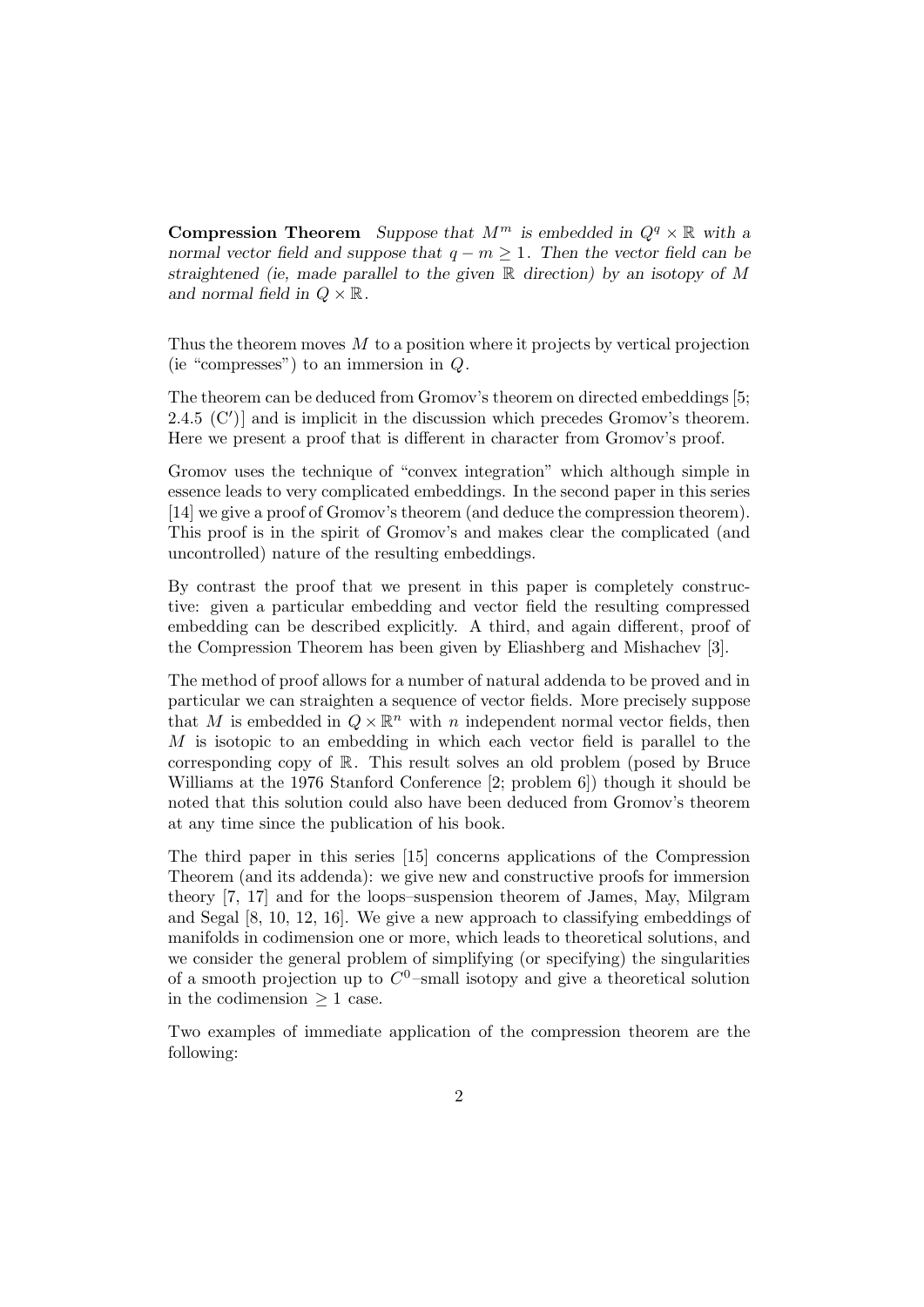**Corollary 1.1** Let  $\pi$  be a group. There is a classifying space  $BC(\pi)$  such *that the set of homotopy classes*  $[Q, BC(\pi)]$  *is in natural bijection with the set of cobordism classes of framed submanifolds* L *of* Q × R *of codimension 2 equipped with a homomorphism*  $\pi_1(Q \times \mathbb{R} - L) \to \pi$ .

**Corollary 1.2** *Let* Q *be a connected manifold with basepoint* ∗ *and let* M *be any collection of disjoint submanifolds of* Q − {∗} *each of which has*  $codimension \geq 2$  *and is equipped with a normal vector field. Define the vertical loop space of Q denoted*  $\Omega^{\text{vert}}(Q)$  *to comprise loops which meet given tubular neighbourhoods of manifolds in* M *in straight line segments parallel to the given vector field. Then the natural inclusion*  $\Omega^{\text{vert}}(Q) \subset \Omega(Q)$  *(where*  $\Omega(Q)$ ) *is the usual loop space) is a weak homotopy equivalence.*

**Proofs** The first corollary is a special case of the classification theorem for links in codimension 2 given in [4; theorem 4.15], the space  $BC(\pi)$  being the rack space of the conjugacy rack of  $\pi$ . To prove the second corollary suppose given a based map  $f: S^n \to \Omega(Q)$  then the adjoint of f can be regarded as a map  $g: S^n \times \mathbb{R} \to Q$  which takes the ends of  $S^n \times \mathbb{R}$  and  $\{*\} \times \mathbb{R}$  to the basepoint. Make g transverse to M to create a number of manifolds embedded in  $S<sup>n</sup> \times \mathbb{R}$ and equipped with normal vector fields. Apply the compression theorem to each of these (the local version proved in section 4 of this paper). The result is to deform g into the adjoint of a map  $S^n \to \Omega^{\text{vert}}(Q)$ . This shows that  $\Omega^{\text{vert}}(Q) \subset \Omega(Q)$  induces a surjection on  $\pi_n$ . A similar argument applied to a homotopy, using the relative compression theorem, proves injectivity. (The vertical loop space is introduced in Wiest [18]; for applications and related results see [18, 19].)  $\Box$ 

The result for one vector field (sufficient for the above applications) has a particularly simple global proof given in the next section (section 2). In section 3 we describe some of the geometry which results from this proof and in section 4 we localise the proof and show that the isotopy can be assumed to be arbitrarily small in the  $C^0$  sense. This small version is needed for straightening multiple vector fields and leads at once to deformation and bundle versions, which lead to the connection with Gromov's results.

Finally section A is an appendix which contains proofs of the general position and transversality results that are needed in sections 2 and 4.

**Acknowledgements** We are grateful to Bert Wiest for observing corollary 1.2 and to David Mond for help with smooth general position. We are also extremely grateful to Chris French who has carefully read the main proof and found some technical errors which have now been corrected. We are also grateful to David Spring and Yasha Eliashberg for comments on the connection of our results with those of Gromov.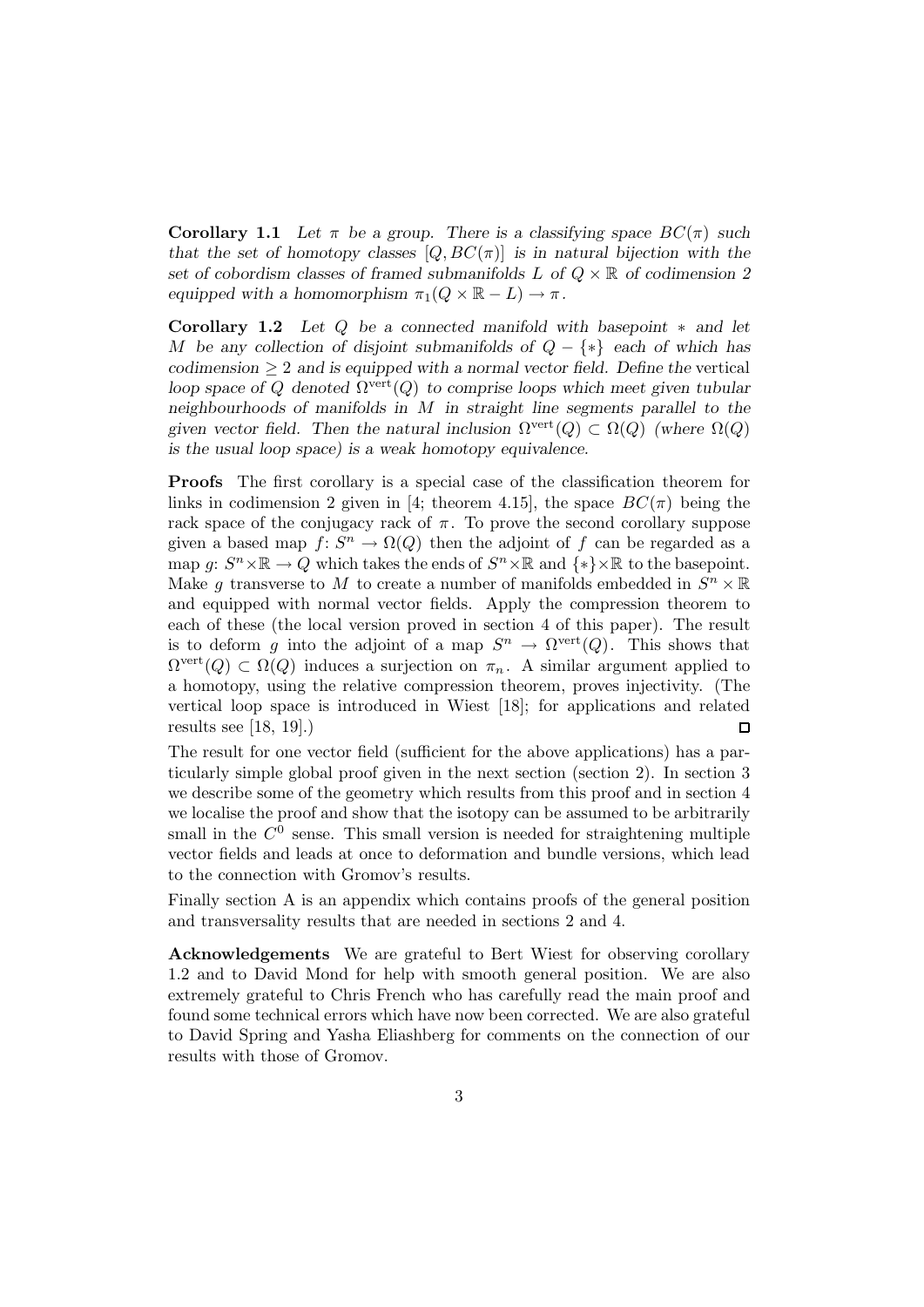# **2 The global proof**

We think of  $\mathbb R$  as vertical and the positive  $\mathbb R$  direction as upwards. We call M *compressible* if the vector field always points vertically up. Note that a compressible embedding covers an immersion in Q.

Assume that Q is equipped with a Riemannian metric and use the product metric on  $Q \times \mathbb{R}$ . Call a normal field *perpendicular* if it is everywhere orthogonal to  $M$ .

A perpendicular vector field  $\alpha$  is said to be *grounded* if it never points vertically down. More generally  $\alpha$  is said to be  $\varepsilon$ -grounded if it always makes an angle of at least  $\varepsilon$  with the downward vertical, where  $\varepsilon > 0$ .

**Compression Theorem 2.1** *Let*  $M^m$  *be a compact manifold embedded in*  $Q^q \times \mathbb{R}$  and equipped with a normal vector field. Assume  $q - m \geq 1$  then M *is isotopic to a compressible embedding.*

The method of proof allows a number of extensions, but note that the addenda to the local proof (in section 4) give stronger statements for the first two of these addenda:

### **Addenda**

- (i) (Relative version) *Let* C *be a compact set in* Q*. If* M *is already compressible in a neighbourhood of*  $C \times \mathbb{R}$  *then the isotopy can be assumed fixed on*  $C \times \mathbb{R}$ *.*
- (ii) (Parametrised version) *Given a parametrised family*  $M_t^m \,\subset Q_t^q$  of em*beddings with a normal vector field,*  $t \in K$ *, where* K *is a compact manifold of dimension*  $k$  *and*  $q-m-k \geq 1$ *, then there is a parametrised family of isotopies to compressible embeddings (and there is a relative version similar to (i)).*
- (iii) *If in theorem 2.1 or in addendum (ii) the fields are all perpendicular and grounded, then the dimension condition can be relaxed to*  $q - m \geq 0$  *and there is no dimension condition on* K*.*

We need the following lemma.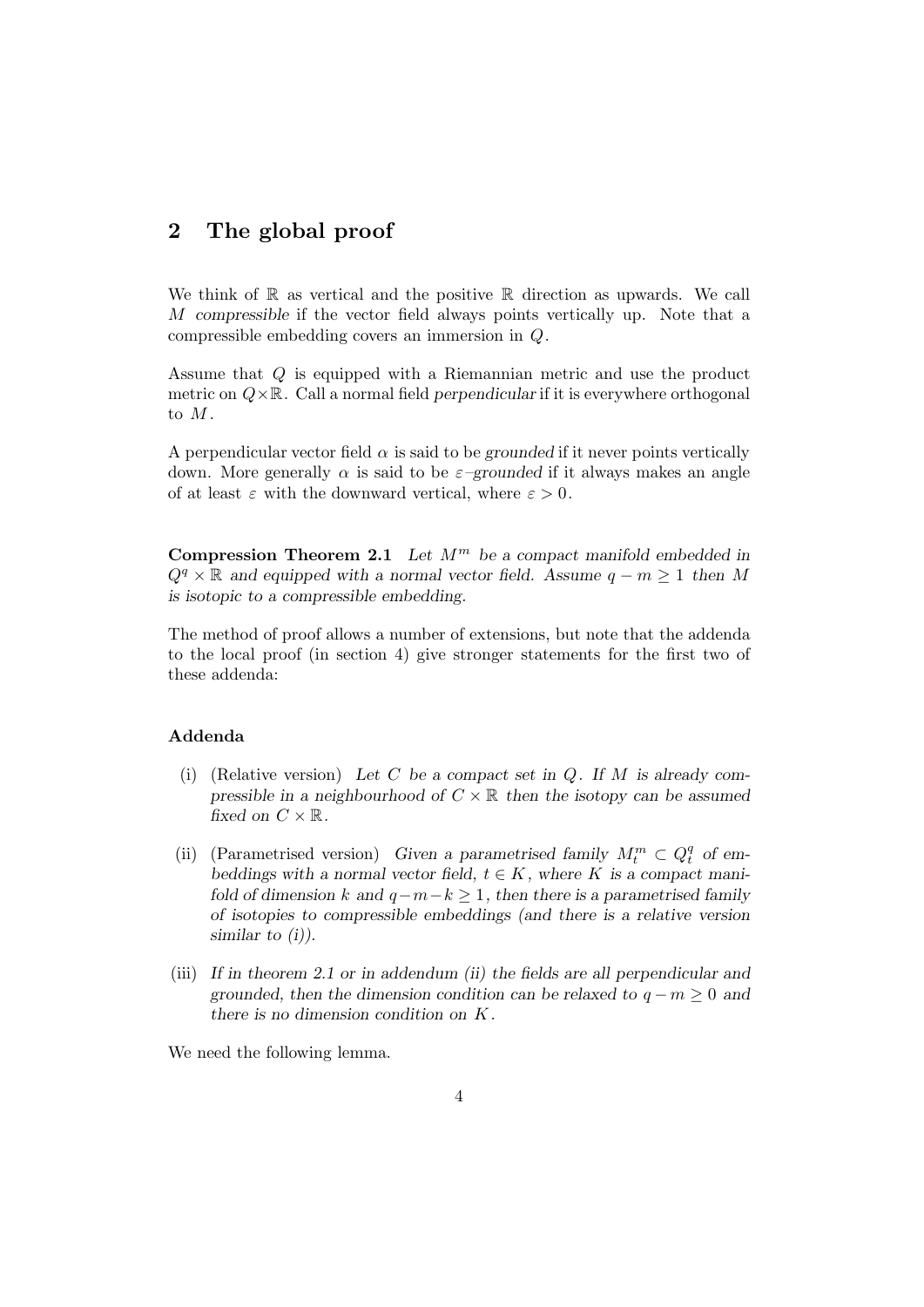**Lemma 2.2** *Under the hypotheses of theorem 2.1 the normal field may be assumed to be perpendicular and grounded.*

The lemma follows from general position. Call the vector field  $\alpha$  and without loss assume that  $\alpha$  has unit length everywhere. Note that the fact that  $\alpha$  is normal (ie, independent of the tangent plane at each point of  $M$ ) does not imply that it is perpendicular; however we can isotope  $\alpha$  without further moving M to make it perpendicular.  $\alpha$  now defines a section of  $T(Q\times\mathbb{R})/M$  and vertically down defines another section. The condition that  $q - m > 0$  implies that these two sections are not expected to meet in general position. A formal proof can be found in the appendix, see corollary A.5.

**Proof of theorem 2.1** We shall prove the main result first and then the addenda. The first move is to apply the lemma which results in the normal vector field  $\alpha$  being perpendicular and grounded. By compactness of M,  $\alpha$  is in fact  $\varepsilon$ -grounded for some  $\varepsilon > 0$ .

We now define an operation on  $\alpha$  given by rotating it towards the upward vertical: Choose a real number  $\mu$  with  $0 < \mu < \varepsilon$ . Consider a point  $p \in M$ at which  $\alpha(p)$  does not point vertically up and consider the plane  $P(p)$  in  $T_p(Q \times \mathbb{R})$  defined by the vector  $\alpha(p)$  and the vertical. Define the vector  $\beta(p)$ to be the vector in the plane  $P(p)$  obtained by rotating  $\alpha(p)$  through an angle  $\frac{\pi}{2} - \mu$  in the direction towards vertically up, unless this rotation carries  $\alpha(p)$ past vertically up, when we define  $\beta(p)$  to be vertically up. If  $\alpha(p)$  is already vertically up, then we again define  $\beta(p)$  to be vertically up. The rotation of  $\alpha$ to β is called *upwards rotation*. If we wish to be precise and refer to the chosen real number  $\mu$  then we say  $\mu$ –upwards rotation.

Figure 1 shows the extreme case when  $\alpha$  is pointing as far down as possible:



Figure 1: upwards rotation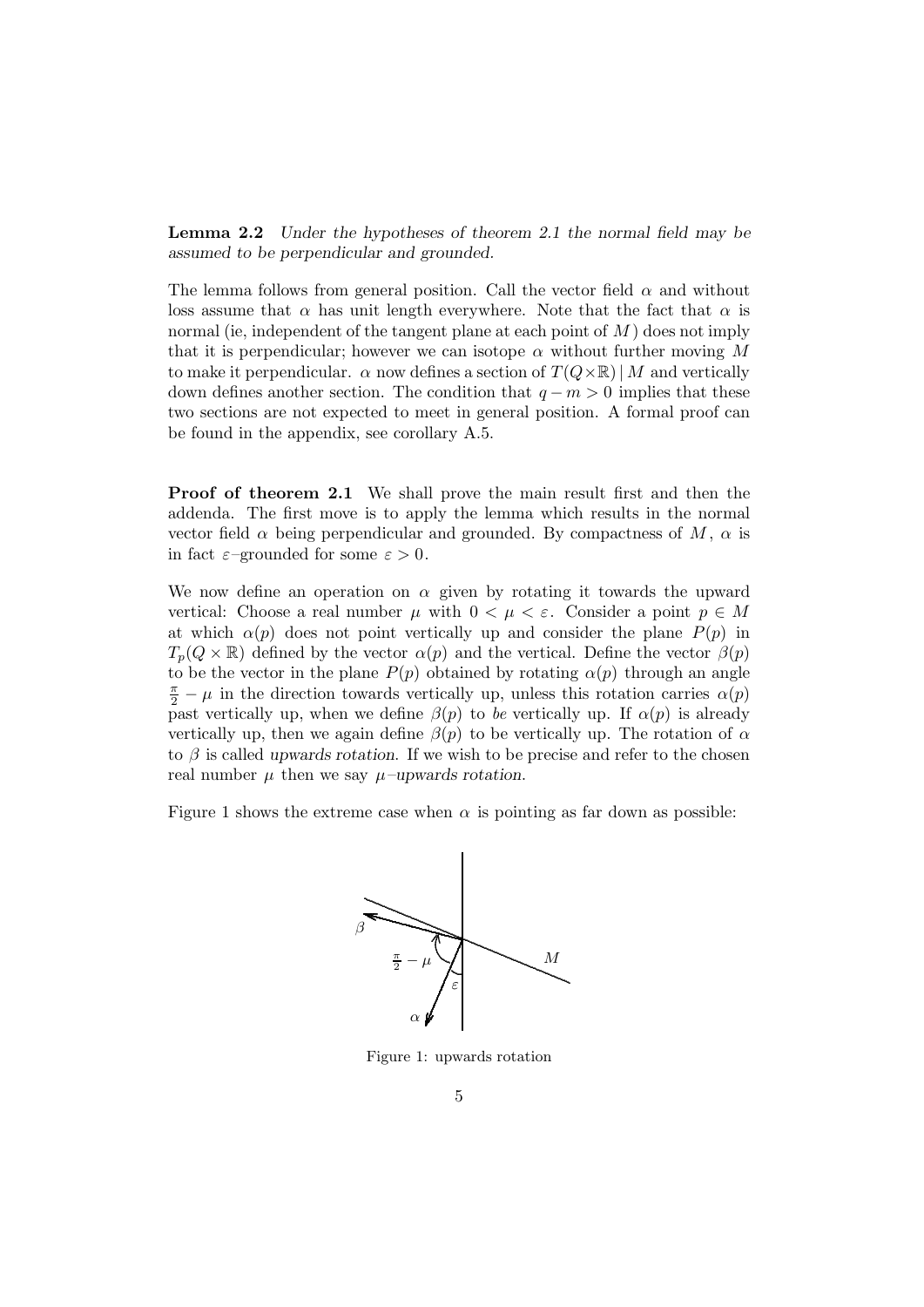The operation of upwards rotation, just defined, yields a continuous but not in general smooth vector field. However the operation may be altered to yield a smooth vector field by using a bump function to phase out the amount of rotation as the rotated vector approaches vertical. The properties of the resulting vector field for the proof (below) are not altered by this smoothing.

The second move is to perform  $\mu$ –upwards rotation of  $\alpha$ . The resulting vector field  $\beta$  has the property that it is still normal (though not now perpendicular) to M and has a positive vertical component of at least  $sin(\varepsilon - \mu)$ . These facts can both be seen in figure 1;  $\beta$  makes an angle of at least  $\varepsilon - \mu$  above the horizontal and at least  $\mu$  with M. The line marked M in the figure is where the tangent plane to M at p might meet  $P(p)$ .

Now extend  $\beta$  to a global unit vector field  $\gamma$  on  $Q \times \mathbb{R}$  by taking  $\beta$  on M and the vertically up field outside a tubular neighbourhood N of M in  $Q \times \mathbb{R}$ and interpolating by rotating  $\beta$  to vertical along radial lines in the tubular neighbourhood.

Call the flow defined by  $\gamma$  the *global flow* on  $Q \times \mathbb{R}$ . Notice that this global flow is determined by  $\alpha$  and the two choices of  $\mu < \varepsilon$  and of the tubular neighbourhood  $N$  of  $M$ .

Since the vertical component of  $\gamma$  is positive and bounded away from zero (by  $\sin(\epsilon - \mu)$  any point will flow upwards in the global flow as far as we like in finite time.

Now let M flow in the global flow. In finite time we reach a region where  $\gamma$ is vertically up. Since  $\gamma|M = \beta$  is normal to M at the start of the flow,  $\gamma|M$ remains normal to M throughout the flow and we have isotoped M together with its normal vector field to a compressible embedding.  $\Box$ 

#### **Proofs of the addenda**

To prove addendum (i) we modify the global flow to be stationary on  $C \times \mathbb{R}$  as follows.

Suppose that  $x \in Q \times \mathbb{R}$  and  $s \in \mathbb{R}$  then let  $x + s$  denote the point obtained by moving x vertically by s. Let the global flow defined by  $\gamma$  be given by  $x \mapsto f_t(x)$  then the *modified global flow* is given by  $x \mapsto f_t(x) - t$ . In words, this flow is obtained by flowing along  $\gamma$  for time t and then flowing back down the unit downward flow again for time  $t$ .

We apply this flow to M and the vector field  $\gamma$ . To avoid confusion use the notation  $\gamma_t$ ,  $M_t$  for the effect of this modified global flow on  $\gamma$ , M at time t respectively. Note that  $\gamma_t(x) = \gamma(x + t)$ , where we have identified the tangent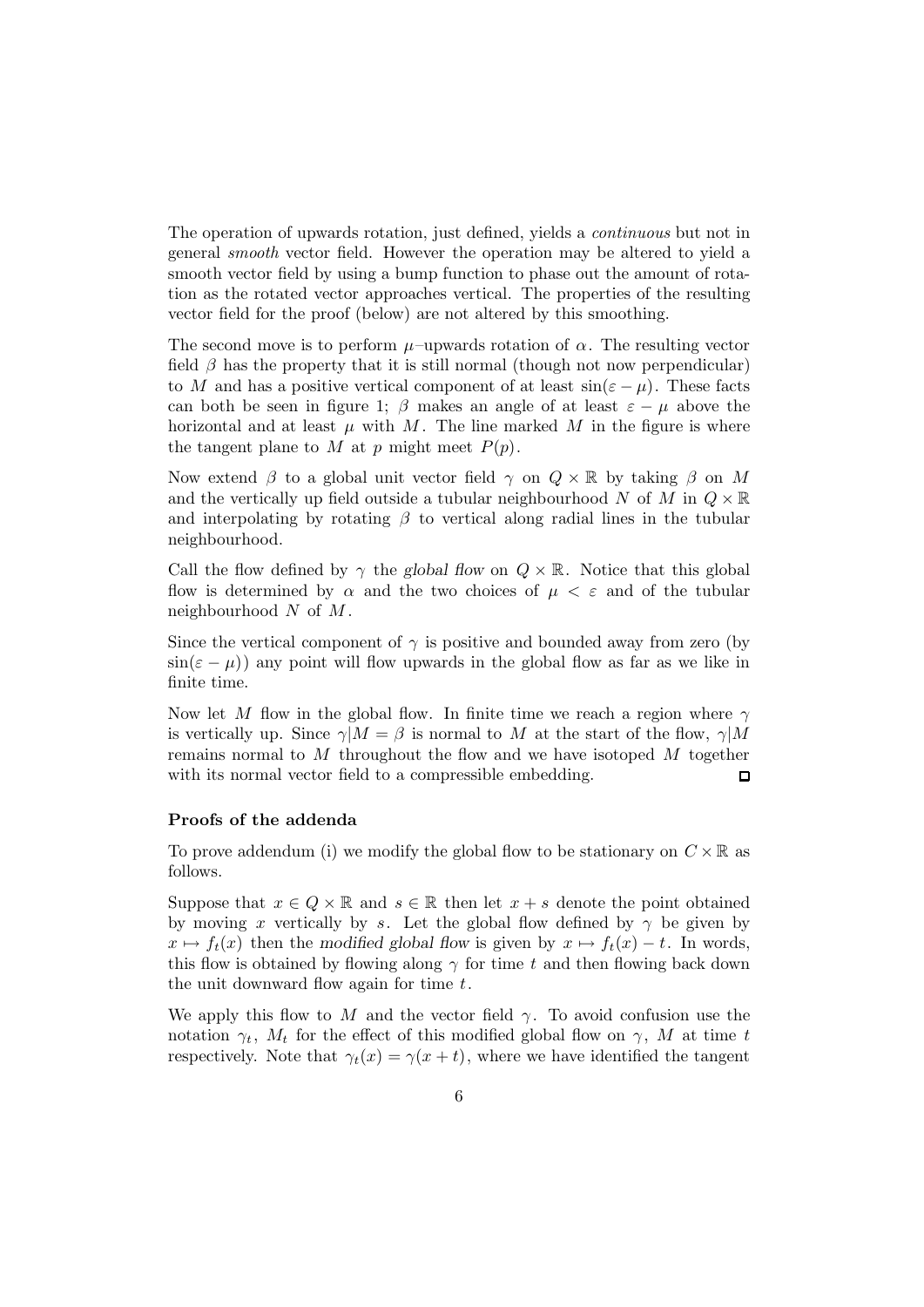spaces at x and  $x + t$  in the canonical way, and that  $\gamma_t|M_t$  is normal to  $M_t$ for all  $t$ .

Now the modified flow is stationary whenever and wherever  $\gamma_t$  is vertically upwards and in particular it is stationary on  $C \times \mathbb{R}$  for all t. Moreover it has similar properties to the unmodified global flow in that, after finite time, any compact set reaches a region where the vector field  $\gamma_t$  is vertically up.

For (ii) the dimension condition implies that the vector fields can all be assumed to be both perpendicular and grounded. This is a general position argument and the details are in the appendix, see corollary A.5. By compactness there is a global  $\varepsilon > 0$  such that each vector field is  $\varepsilon$ -grounded. Now apply the main proof for each  $t \in K$  and observe that the resulting flows vary smoothly with  $t \in K$ .

For (iii) observe that the dimension conditions were only used to prove that the vector fields were all grounded and only compactness was used thereafter. □

### **Remark 2.3**

The modified global flow defined in the proof of addendum (i) can be regarded as given by a time-dependent vector field as follows. Let  $u$  denote the unit vertical vector field and  $\gamma$  the vector field which defines the global flow. Then the modified global flow is given by the vector field  $\gamma^*$  where

$$
\gamma^*(x,t) = \gamma(x+t) - u.
$$

Note also that the vector field carried along by  $\gamma^*$  (denoted  $\gamma_t$  above) is  $\gamma^*+u$ . Here we have again identified the tangent spaces at  $x$  and  $x+t$  in the canonical way.

## **3 Pictures**

The global proof given in the last section hides a wealth of geometry. In this section we reveal some of this geometry. We start by drawing a sequence of pictures, where M has codimension 2 in  $Q \times \mathbb{R}$ , which are the end result of the isotopy given by the proof in particular situations. These pictures contain all the critical information for constructing an isotopy of a general manifold of codimension 2 with normal vector field to a compressible embedding. We shall explain how this works in the local setting of the next section.

After the sequence of codimension 2 pictures, we describe some higher codimension situations and then we describe how the compression desingularises a map in a particular case (the removal of a Whitney umbrella). We finish with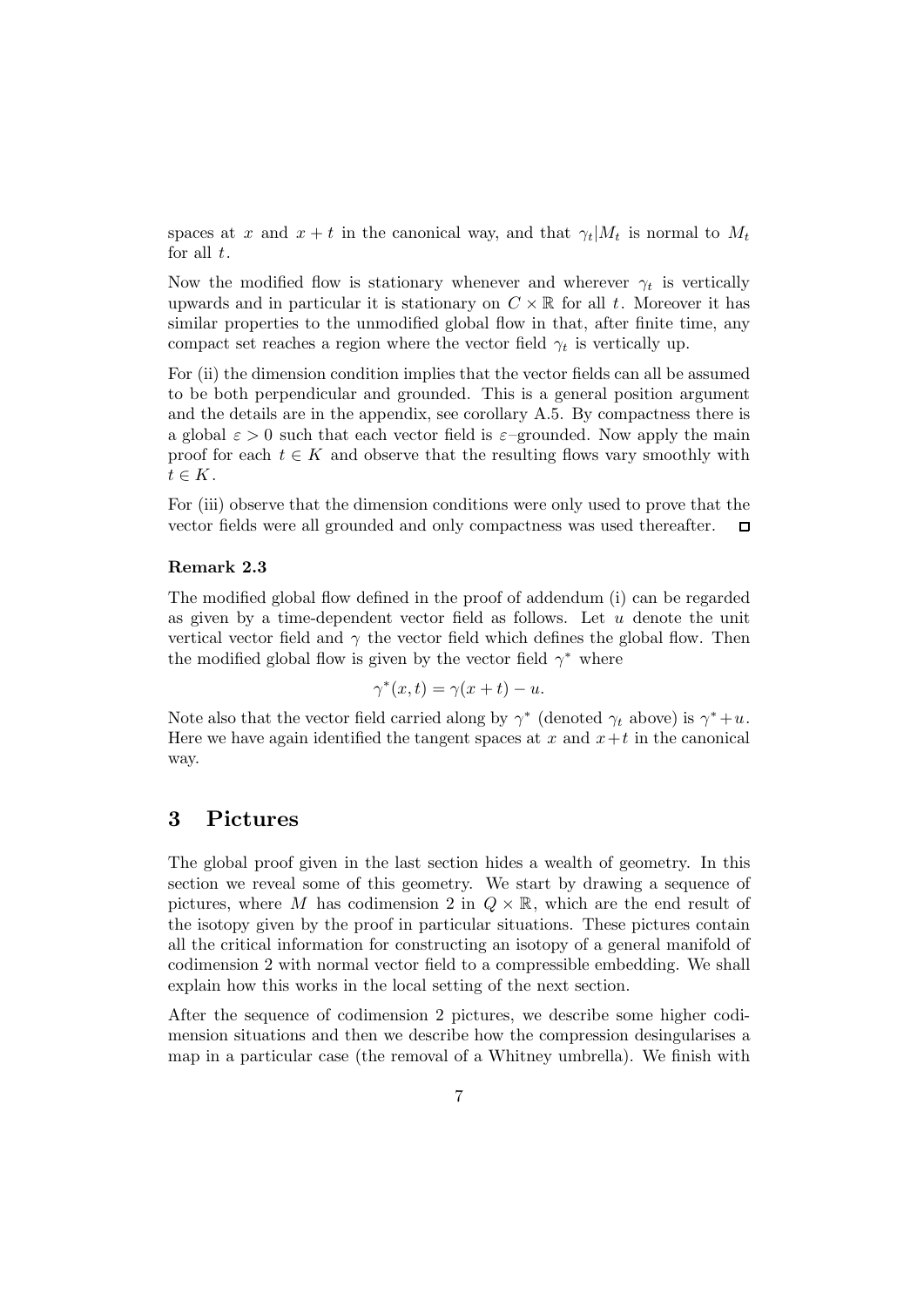an explicit compression of an (immersed) projective plane in  $\mathbb{R}^4$  which uses many of the earlier pictures. The image of the projection on  $\mathbb{R}^3$  changes from a sphere with cross-cap to Boy's surface.

#### **1 in 3**

Consider the vector field on an angled line in  $\mathbb{R}^3$  which rotates once around the line as illustrated in figure 2.



Figure 2: perpendicular field

Upwards rotation replaces this vector field by one which is vertically up outside an interval and rotates just under the line as illustrated in figure 3.



Figure 3: upwards rotated field

Seen from on top this vector field has the form illustrated in figure 4.

Now apply the global flow. The interval where the vector field is not vertically up flows upwards more slowly and at the same time it flows under and to both sides on the original line. The result is the twist illustrated in figure 5.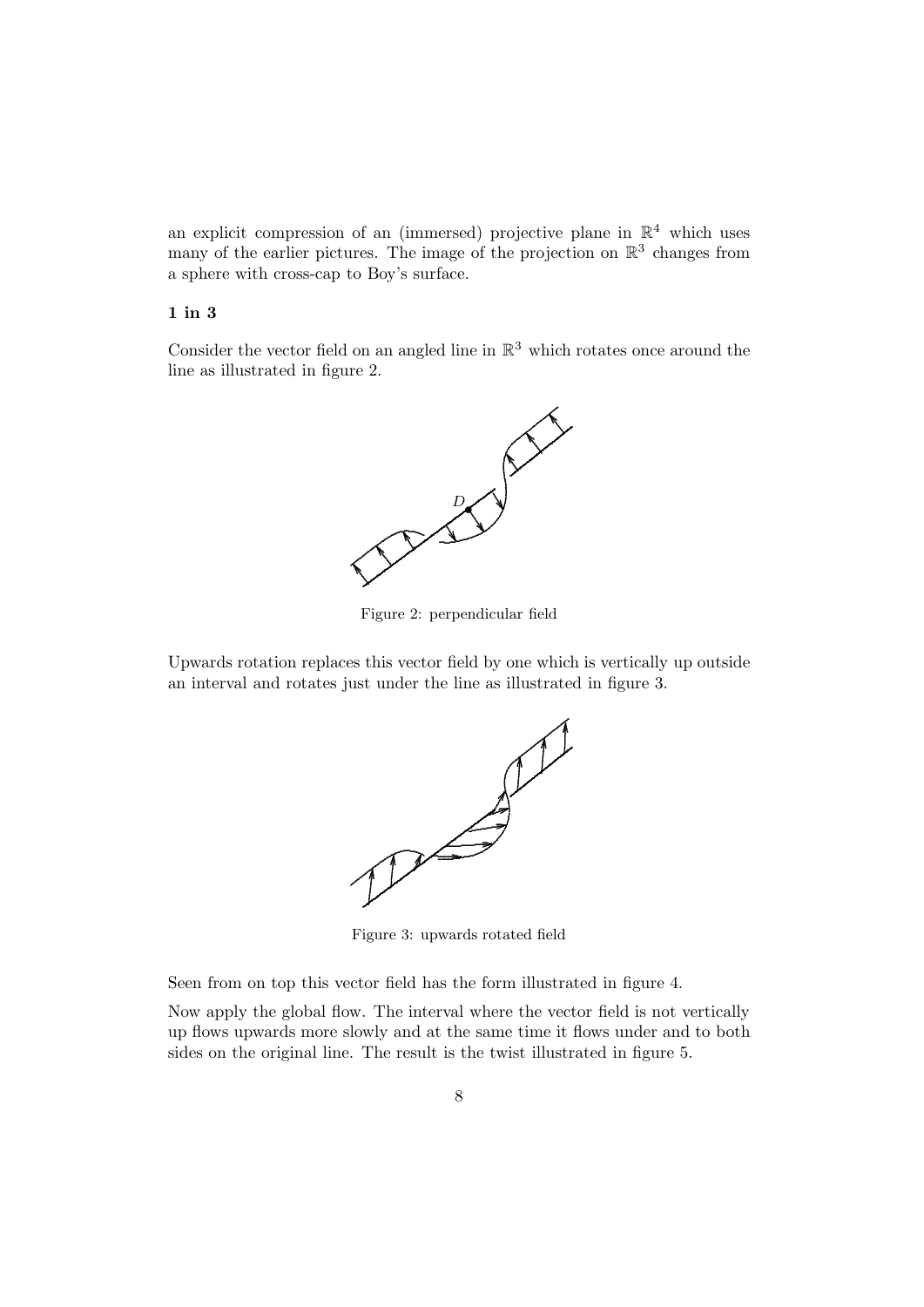

Figure 4: the upwards rotated field seen from on top



Figure 5: the effect of the global flow

### **2 in 4**

Now observe that the twist constructed above has two possible forms depending on the slope of the original line. So now consider the surface in 4–space (with normal vector field) which is described by the moving line as it changes slope in 3–space from one side of horizontal to the other. The vector field so described is not grounded since in the middle of the movement the line is horizontal and one vector points vertically down. But a small general position shift moves this normal vector one side (ie, into the past or the future) and makes the field grounded. We can then draw the end result of the isotopy provided by the compression theorem as the sequence of pictures in figure 6 which describe an embedded 2–space in 4–space.

Notice that the pictures are not accurate but diagrammatic; the end result of the actual flow produces a surface which, described as a moving picture starts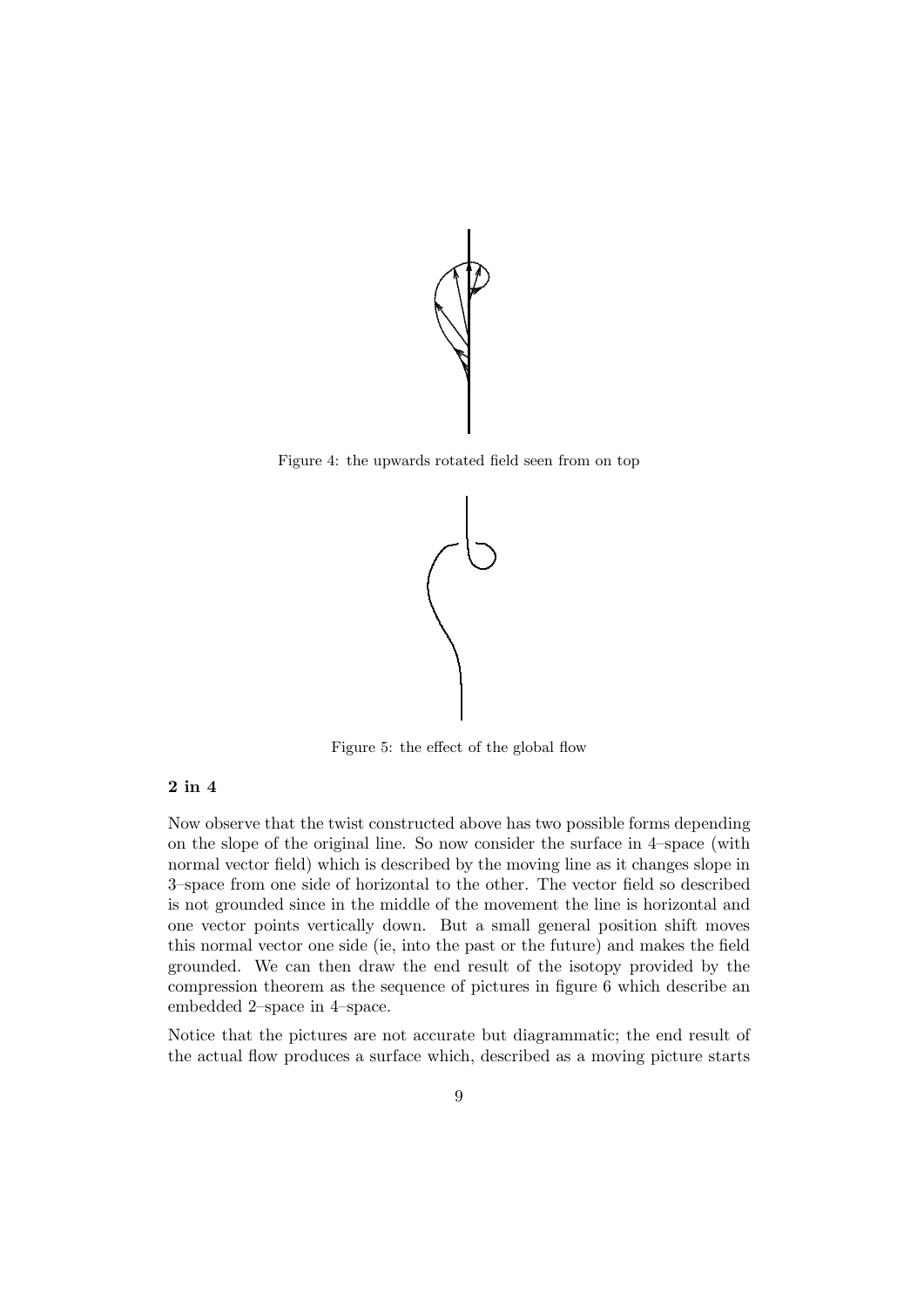

Figure 6: embedding of 2 in 4

like figure 5 and ends with a rotation of figure 5. However the combinatorial structure of the pictures is the same as that produced by the flow. Read the figure as a moving picture from left to right. The picture is static before time 0 (figure 6.0); at time 1 a small disc appears (a 0–handle) and the boundary circle of this disc grows until it surrounds the main twist (figure 6.3). At this point a 1–handle bridges across from the circle to the twist. The 1–handle has been drawn very wide, because then the effect of the bridge can be clearly seen as the replacement of the upwards twist by the downwards twist in figure 6.4. Note that the 1–handle in figure 6.3 cancels with the 0–handle in figure 6.1 so the topology of the surface is unaltered and the whole sequence describes an embedded 2–plane in 4–space. Indeed we can see the small disc, whose boundary grows from times 1 to 3, as a little finger pushed into and under the surface pointing into the past.

Notice that there is a triple point in the projected immersion between 6.2 and 6.3 as the circle grows past the double point.

### **3 in 5**

The embedding of 2 in 4 just constructed again has an asymmetry (corresponding to the choice of past or future for the general position shift). The pictures drawn were for the choice of shift to the past. The choice of shift to the future produces a similar picture with the finger pointing to the right. We can move from one set of pictures to the other by a similar construction illustrated in figure 7, which should be thought of as a moving sequence of moving pictures of 1 in 3 and hence describes an embedding of 3 in 5.

This figure should be understood as follows: Time passes down the page. At times before 0 the picture is static and is the same as figure 6. Just before time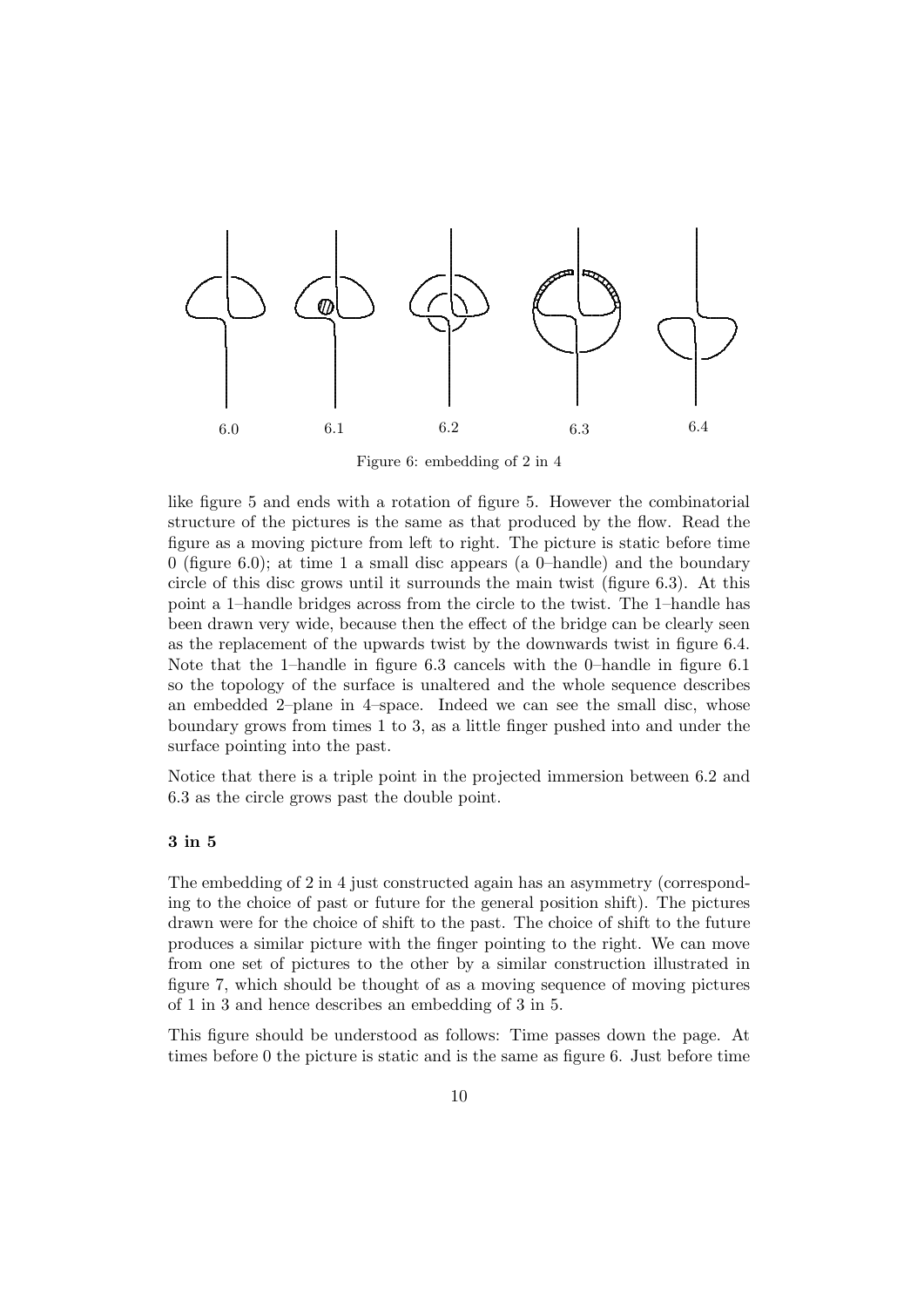

Figure 7: embedding of 3 in 5

1 (the top row of the figure) a small 2-sphere has appeared (a 0-handle). At time 1 this sphere has grown a little and now appears as the three little circles in the middle three slices (think of the sphere as a circle which grows from a point and then shrinks back down). At time 2 (the middle row of the figure) the sphere has grown to the point where it encloses the finger. At this point a 1-handle bridges between the finger and the sphere and this has the effect of flipping the finger over from a left finger to a right finger as shown in the bottom row (time  $3$ ).

It should now be clear how to continue this sequence of constructions to construct embeddings of *n*-space in  $(n+2)$ -space for all *n*.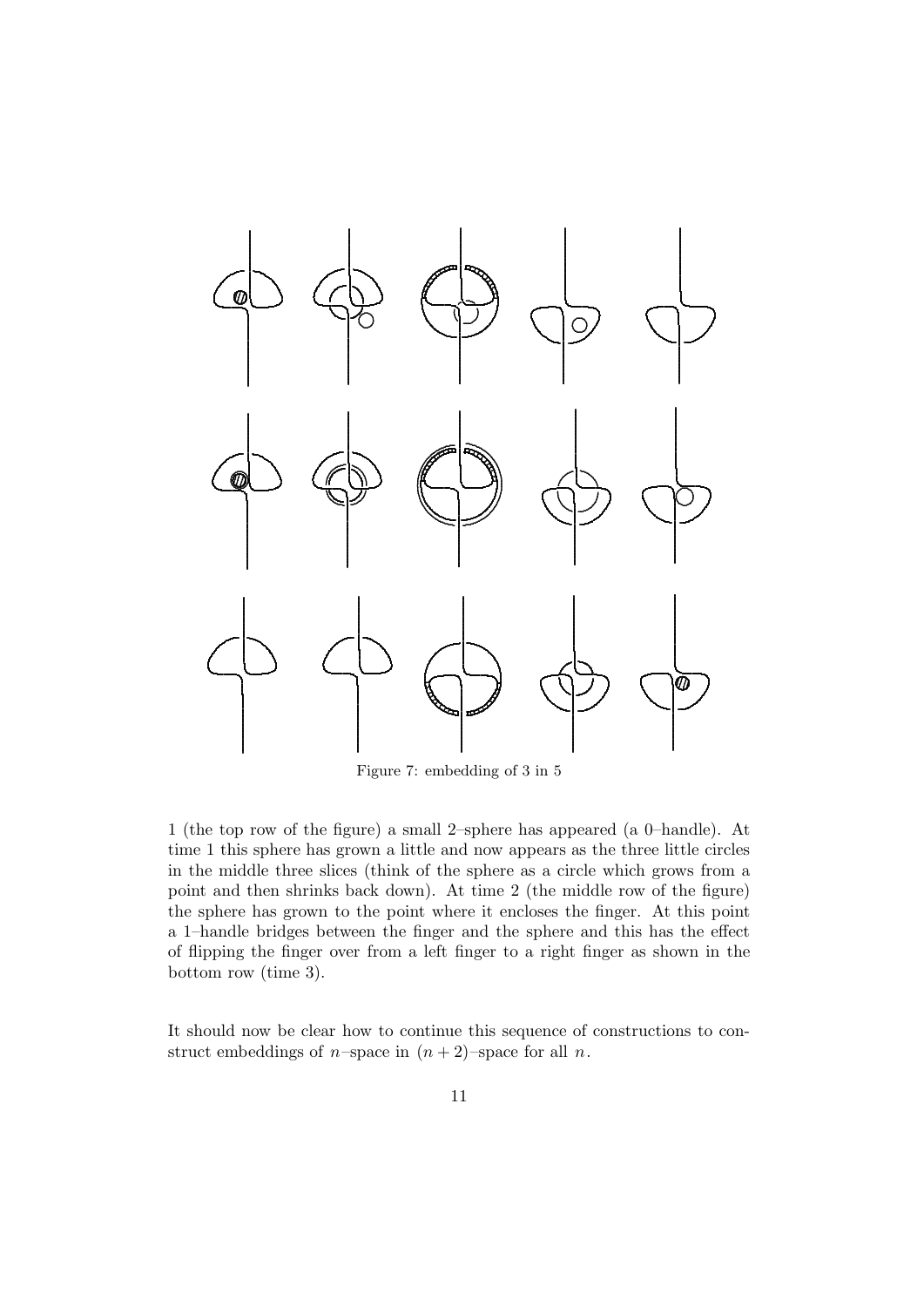#### **Higher codimensions**

We shall now describe the end result of the straightening process for the simplest situation in higher codimensions, namely an inclined plane with the analogue of the twist field of figure 5. More precisely we start with an embedding of  $\mathbb{R}^c$  in  $\mathbb{R}^{2c+1}$  with a perpendicular field which points up outside a disc, down at the centre of the disc and at other points of the disc has direction given by identifying the disc (rel boundary) with the normal sphere to  $\mathbb{R}^c$  in  $\mathbb{R}^{2c+1}$ . We shall describe the result of applying the compression theorem. The move which achieves this result is a similar twist to the codimension 2 twist of figures 2 to 5 above. We shall describe an immersion of  $\mathbb{R}^c$  in  $\mathbb{R}^{2c}$  with a single double point covered by an embedding in  $\mathbb{R}^{2c+1}$ .

The case  $c = 2$  can be described as follows:

Take a straight line in  $\mathbb{R}^3$ . Put a twist in it. Pass the line through itself to get the opposite twist. Pull straight again. This moving picture of immersions of  $\mathbb{R}^1$  in  $\mathbb{R}^3$  defines an immersion of  $\mathbb{R}^2$  in  $\mathbb{R}^4$ . Lying above it is a moving picture of  $\mathbb{R}^1$  in  $\mathbb{R}^4$ , where at the critical stage we have the  $\mathbb{R}^1$  embedded in a 3-dimensional subspace (and have a twist like figure 5 there).

We construct the general picture inductively on  $c$ . Suppose it is constructed for c. So we have an embedding of  $\mathbb{R}^c$  in  $\mathbb{R}^{2c+1}$  lying over an immersion in  $\mathbb{R}^{2c}$  with a single double point. Now consider this immersion as being in  $\mathbb{R}^{2c+1}$ then we can undo the immersion in two different ways: lift the double point off upwards and then pull flat and ditto downwards. Performing the reverse of one of these undoings followed by the other describes a moving picture of  $\mathbb{R}^c$  in  $\mathbb{R}^{2c+1}$ , ie, an immersion of  $\mathbb{R}^{c+1}$  in  $\mathbb{R}^{2c+2}$  with a single double point. This is the projection of the next standard picture. To get the lift, just use the extra dimension to lift off the double point.

The move which produces the immersions just described is very similar to the move described by Koschorke and Sanderson in [9; Theorem 5.2], see in particular the picture on [9; page 216].

#### **Removal of a Whitney umbrella**

We now return to the initial example described in figures 2 to 5, but from a different point of view. The compression isotopy is a sequence of embeddings of a line in  $\mathbb{R}^3$  with normal vector fields. The whole sequence defines an embedding of a plane in  $\mathbb{R}^4$  with a normal vector field. The projection on  $\mathbb{R}^3$  of this plane has a singularity—in fact a Whitney umbrella. To see this, we have reproduced this sequence in figure 8 below. We have changed the isotopy to an equivalent one which shows the singularity clearly.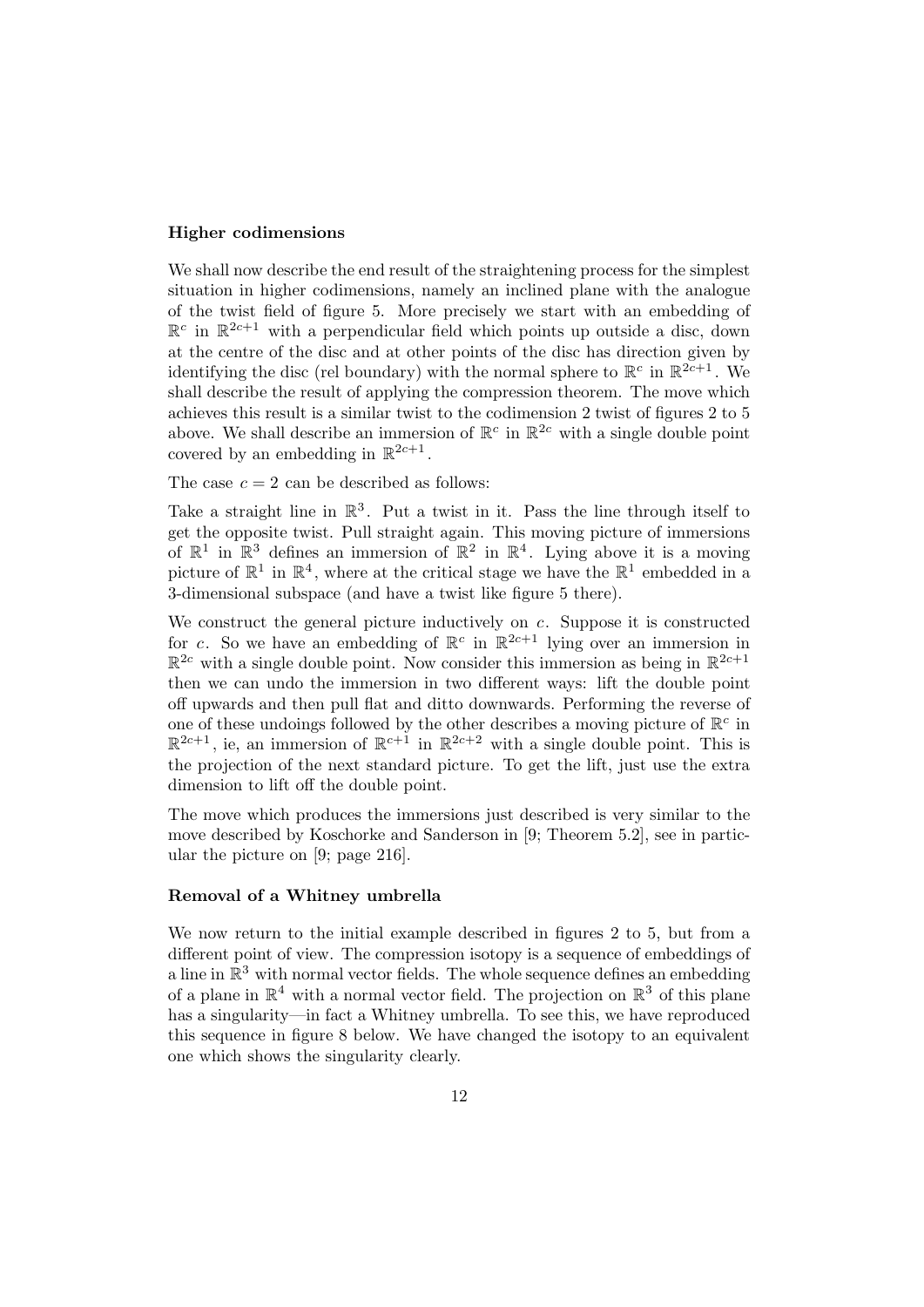

Figure 8: Surface above a Whitney umbrella

The left hand sequence in figure  $8$  is the view from the top, with the curve drawn out by the tip of the vector shown (in most places the vector is pointing up so this curve coincides with the submanifold), and the right hand sequence is the view from the side. The arrows in the bottom two pictures of the left sequence indicate slope. Arrows point *downhill*. Reading up the page gives an equivalent compression isotopy to that pictured in figures 2 to 5. The whole sequence defines an embedding of  $\mathbb{R}^2$  in  $\mathbb{R}^4$  with normal vector field which projects to a map of  $\mathbb{R}^2$  to  $\mathbb{R}^3$ . The image has a line of double points at the top terminating in a singular point (the image of  $H$ ) which can be seen to be a Whitney umbrella. The surface is flat at the bottom and has a 'ripple' at the top (ie, a region of the form (curve shaped like the letter  $\alpha$ ) × I). The ripple shrinks to a point at the umbrella.

If we now apply the compression theorem to this embedding with vector field, then the image changes into a sheet with a continuous ripple (a twist is created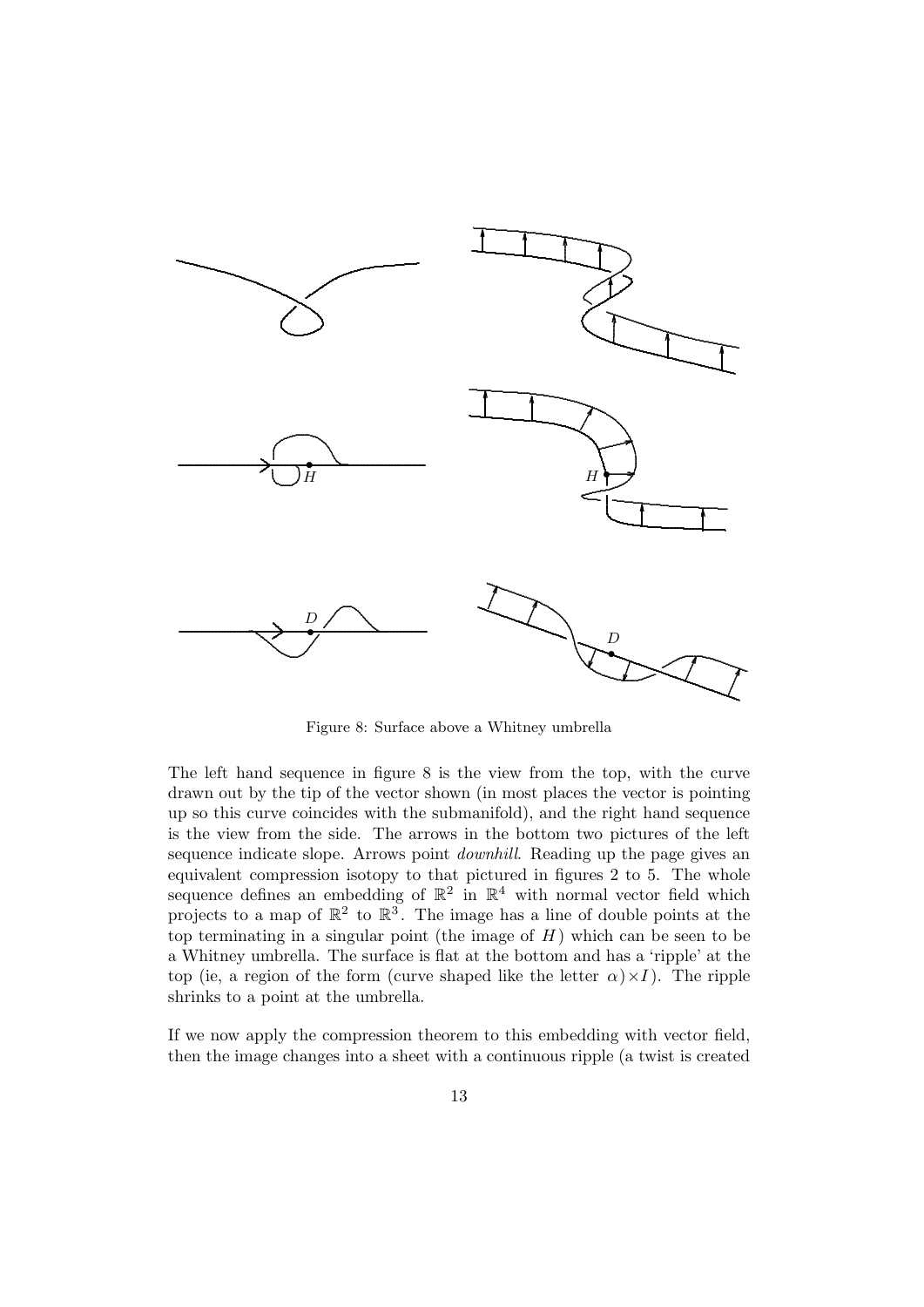in each slice from the  $H$ -slice down). Thus the Whitney umbrella is desingularised by having a new ripple spliced into it.

#### **Cross-cap to Boy's surface**

We finish by describing a complete compression. In this example we apply the compression theorem to an immersion (rather than an embedding). We shall see in the next section that the compression theorem can be applied to any immersion with a normal vector field by working locally. Here we anticipate this. Consider the well-known non-immersion of  $P^2$  in  $\mathbb{R}^3$  with a line of double points and two singularities (Whitney umbrellas) — a 2-sphere with cross-cap — illustrated in figure 9.



Figure 9: non-immersion of  $P^2$  in  $\mathbb{R}^3$ 

This is covered by an embedding in  $\mathbb{R}^4$  which we can think of as a sequence of 3–dimensional slices, which start with a small circle in the shape of a 'figure 8' (corresponding to a level just below the top singular point), move to a genuine 'figure 8' at the bottom singular point and then resolve into a circle. Now it is an old result of Whitney that no embedding in  $\mathbb{R}^4$  admits a normal vector field, so we modify this embedding to an immersion with a single double point in order to construct a normal vector field. The result, in a more general projection, together with the vector field is illustrated in figure 10 below.

In figure 10 we have sliced the sphere-with-cross-cap by planes which are roughly horizontal but tilted a little into general position and then lifted to an immersion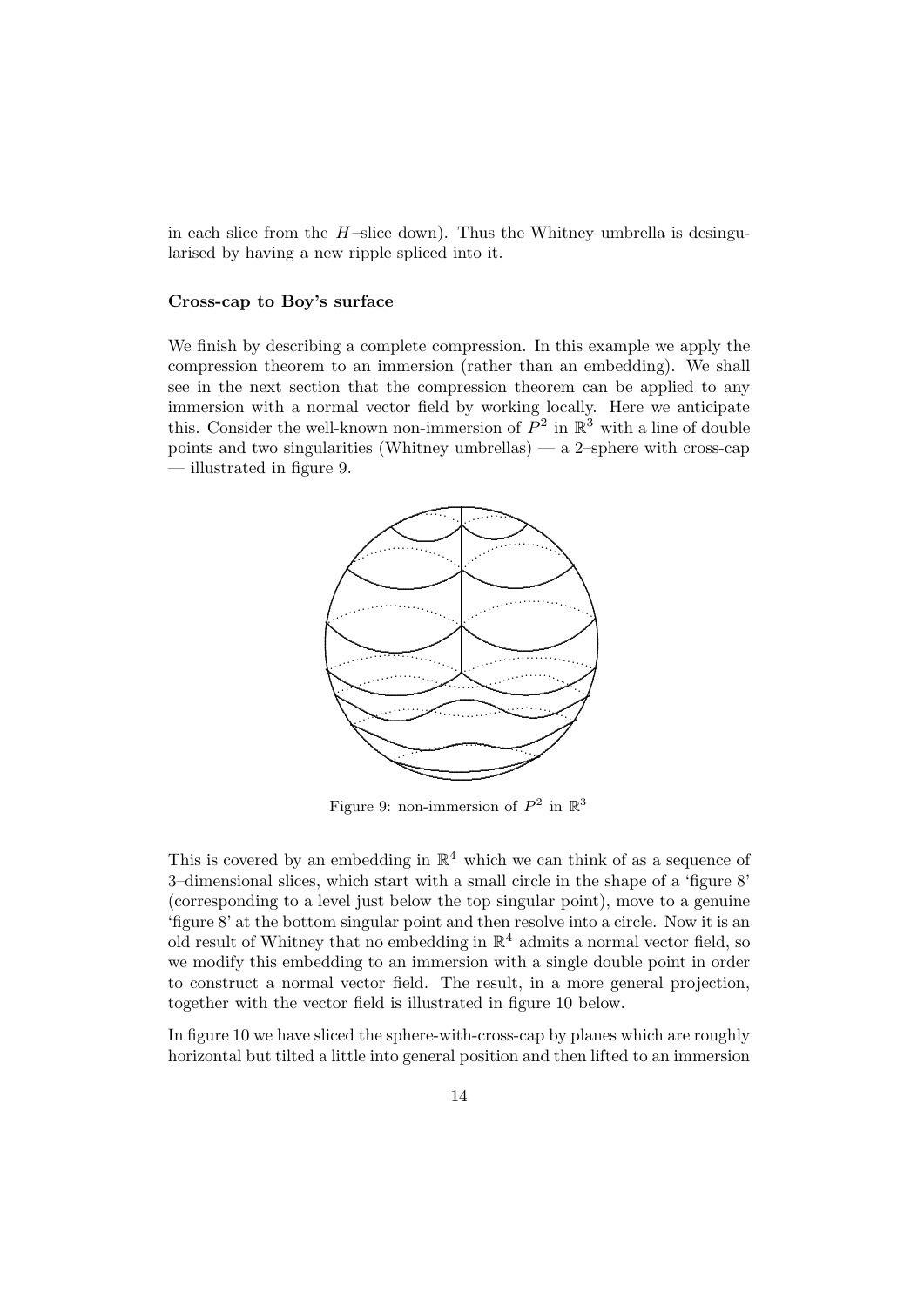

Figure 10: covering immersion in  $\mathbb{R}^4$ 

in  $\mathbb{R}^4$ . The vector information is given using the conventions defined in the lefthand pictures in figure 8. Ignoring the vectors for the time being, the sequence starts with a 0-handle producing a small circle which passes through the top Whitney umbrella at  $H_1$  (think of a plane tilted to the left slicing the spherewith-cross-cap). The double point occurs at  $Q$  and then a 1-handle (a bridge) at  $B$  and the bottom Whitney umbrella at  $H_2$  (think of the slicing plane titled backwards here). Then the resulting circle shrinks to a 2-handle at the bottom.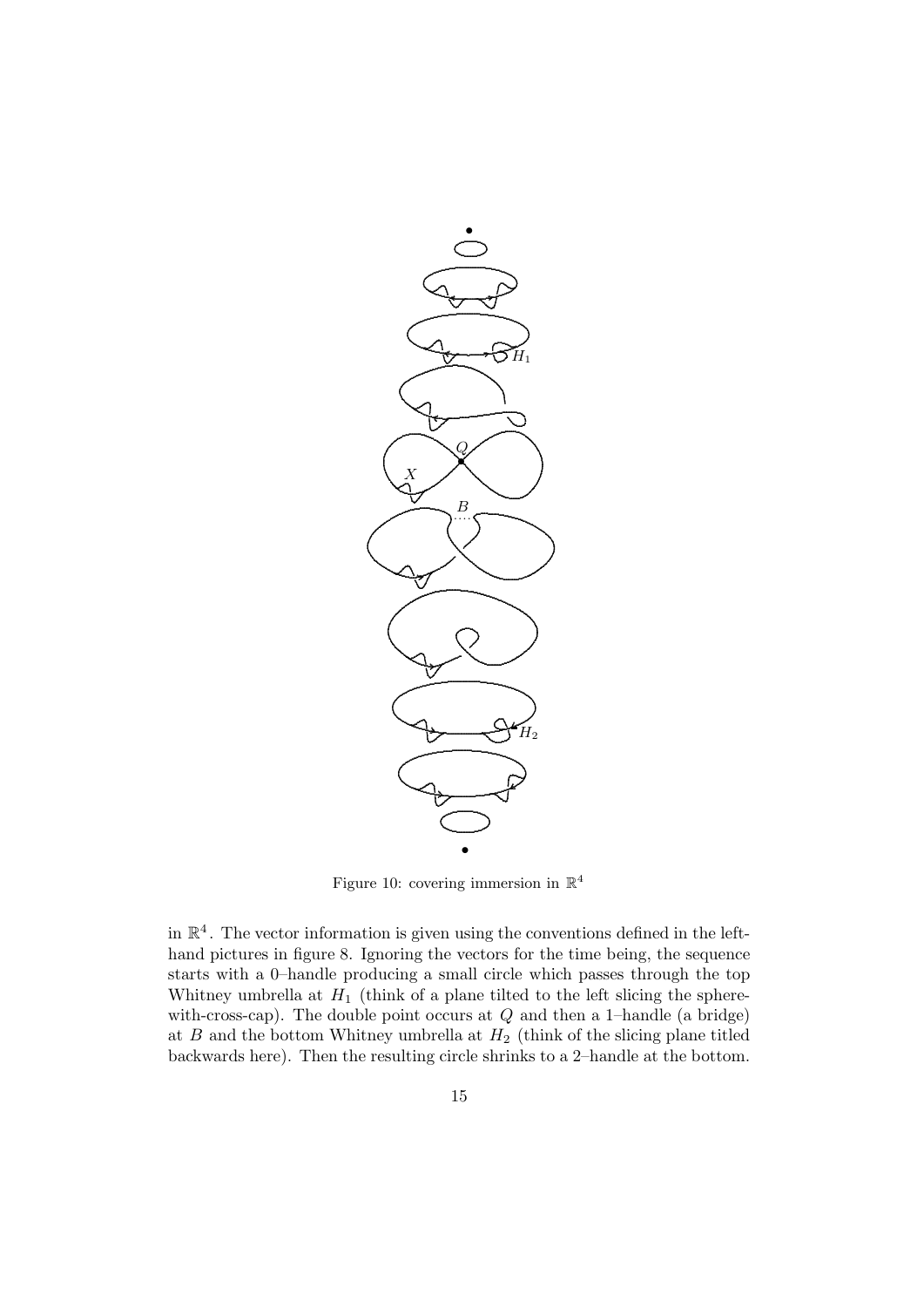We now explain the vector field. At the top it is up (towards the eye) and then two opposite twist fields appear (think of a twist on a 'U' shaped curve). The right-hand twist field passes through  $H_1$  to form a twist in the curve. The local sequence here is the same as figure 8 read upwards. The left hand twist field continues downwards, but notice that at  $X$  the slope (indicated by the arrows) changes. The field near  $X$  is the same as that used to create the figure 6 sequence described earlier. Another figure 8 sequence (reflected this time) changes the twist resulting from the bridge into an opposite twist field and the two twist fields cancel. We now draw the result of the compression.



Figure 11: immersion of  $P^2$  in  $\mathbb{R}^3$ 

Figure 11 comprises two views of the immersion obtained by projecting the resulting compressible immersion in  $\mathbb{R}^4$  to an immersion in  $\mathbb{R}^3$ . The twist fields have all been replaced by ripples (as explained in connection with figure 8 above). This is indicated in the left view by a heavy black line near the top and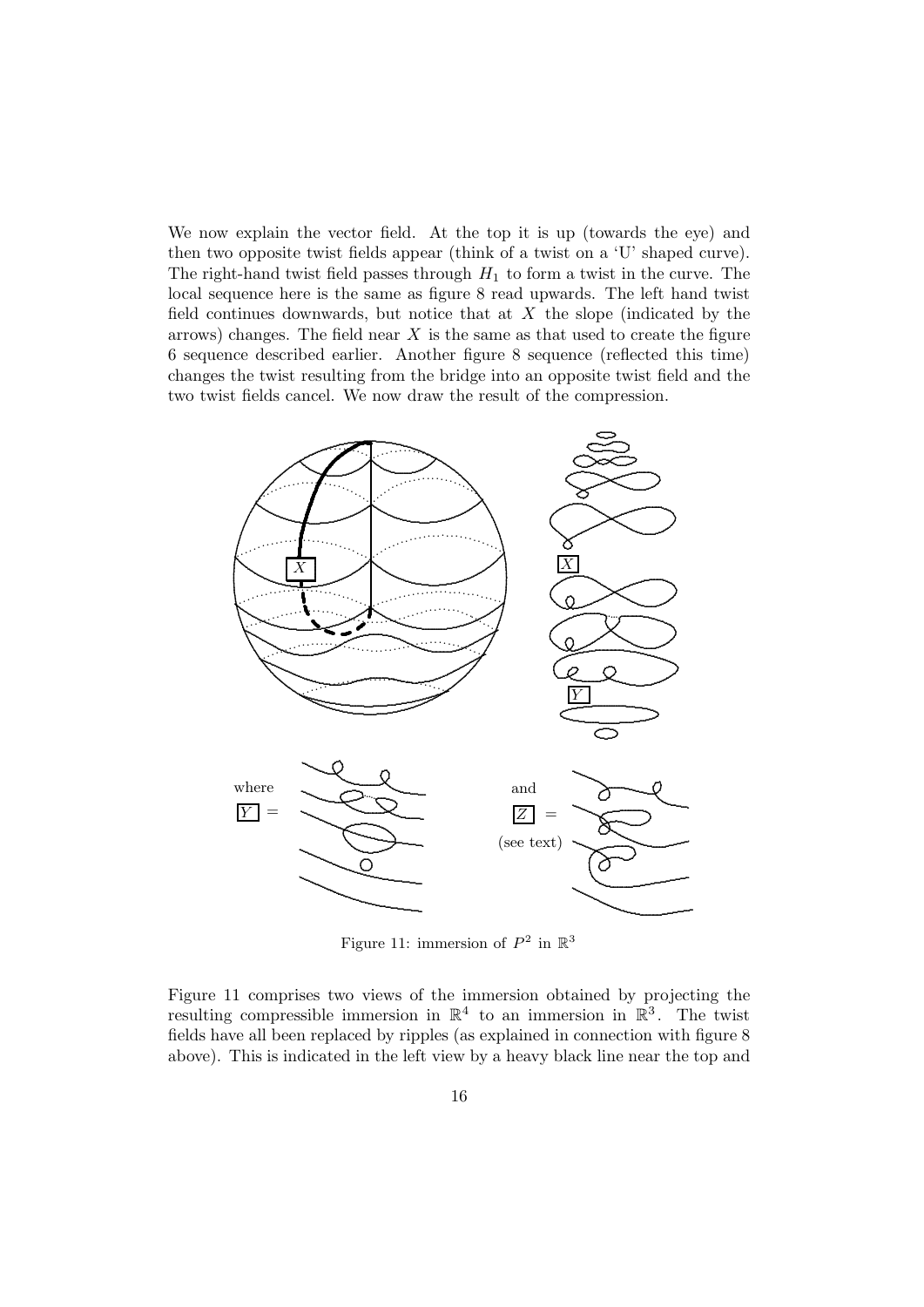the heavy dashed line near the middle. The heavy line represents a ripple on the *outside* of the top sheet and the dashed line represents a ripple on the *inside* of the top sheet. The square containing the point  $X$  should be imagined to be enlarged and contain a copy of the immersion in  $\mathbb{R}^3$  obtained by projecting figure 6. Notice that figure 6 can be seen to start with a twist to the right of the line and ends with a twist to the left of the line. The projected immersion therefore starts with a ripple on one side of the sheet and ends with a ripple on the other side.

To the right in figure 11 is a sequence of cross-sections of the immersions, roughly on the same levels as the left-hand view. These cross-sections make clear what is happening near the singular points. Near the top the ripple turns around to join the 'big ripple' which is the right half of the cross-cap. Near the middle it joins into the back sheet of the Whitney umbrella. The small dotted line in the fourth section from the bottom at the right is a bridge (the 1–handle). The square marked  $X$  should again be imagined replaced by the sequence in figure 6 and notice that this sequence contains a triple point. The sequence labelled  $Y$  (to be inserted in the square marked  $Y$ ) can be very simply visualised as an immersion: it is just an immersion in which a ripple makes a 'U' shape.

The final immersion is isotopic to Boy's surface. This is best seen by sliding the  $X$  sequence down to meet the  $Y$  sequence. The two sequences can then be combined in a single sequence (with no critical levels) detailed as Z in the figure. The immersion now has just three critical levels and can be seen to coincide with Philips' projection of Boy's surface [13].

# **4 The local proof**

We now prove that the isotopy constructed in the Compression Theorem can be assumed to be arbitrarily small in the  $C<sup>0</sup>$  sense. This implies that it can be assumed to take place within an arbitrary neighbourhood of the given embedding. We can then apply the result to an immersion by working in an induced regular neighbourhood and this opens the way to an inductive proof of the 'multi-compression theorem' which states that a number of vector fields can be straightened simultaneously.

What we shall do is to identify a certain submanifold of  $M$  which we call the *downset*. The closure of the downset is a manifold with boundary. We call the boundary the *horizontal set*. We shall see that nearly all the straightening process can be made to take place in an arbitrary neighbourhood of the downset and, by choosing this neighbourhood to be sufficiently small, the straightening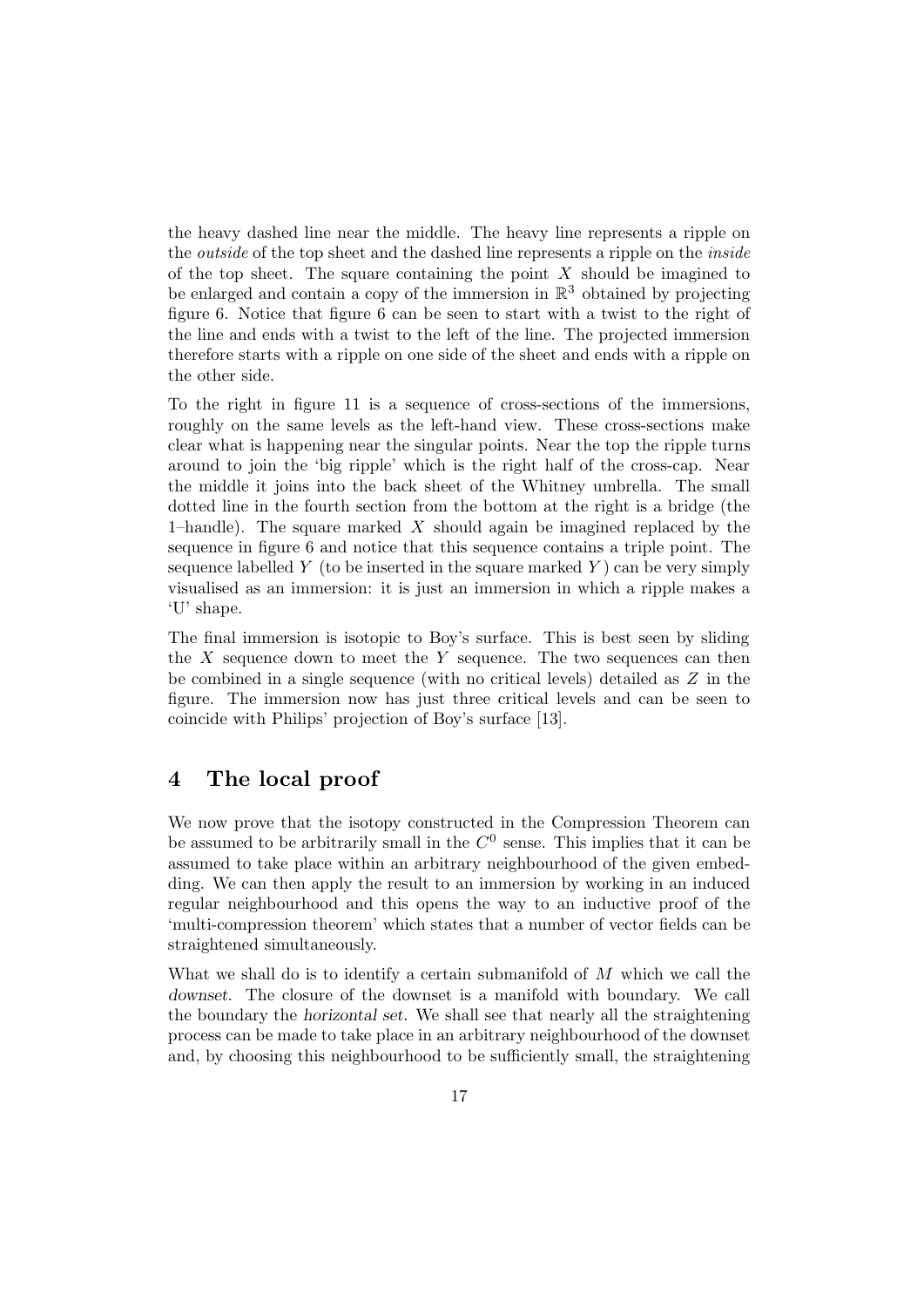becomes arbitrarily small. It will help in understanding the proof to refer to the pictures in the last section. In figure 2 the downset is one point, namely D and note that the initial vector field twists once around M in an interval centred on  $D$ . The straightening becomes smaller (and tighter) if the initial twist is made to take place in a smaller interval. In the surface which determines figure 6 the downset is a line and in figure 7 it is a plane. In each case it can be seen that the straightening takes place in a neighbourhood of the downset and can be made small by choosing this neighborhood sufficiently small.

In figure 8 the downset is a half-open interval (comprising points like  $D$  in the middle of twist fields) with boundary at  $H$ , which is the horizontal set in this example.

In the final example (figures 9 to 11) the downset again comprises a point in the middle of all the twist fields. It thus forms an interval in the neighbourhood of which the ripple in figure 11 is constructed. It has as boundary the two singular points  $H_1$  and  $H_2$ , which form the horizontal set in this example.

We start by defining the horizontal set. This is independent of the normal vector field and defined for embeddings in  $Q \times \mathbb{R}^r$  for any  $r \geq 1$ .

#### **The horizontal set**

Suppose given a submanifold  $M^m$  in  $Q^q \times \mathbb{R}^r$  where  $m \leq q$ . Think of Q as horizontal and  $\mathbb{R}^r$  as vertical. Define the horizontal set of M, denoted  $H(M)$ , by  $H(M) = \{(x, y) \in M \mid T_{(x,y)}(\{x\} \times \mathbb{R}^r) \subset T_{(x,y)}(M)\}\.$  Now suppose Q has a metric and give  $Q \times \mathbb{R}^r$  the product metric, then  $H(M)$  is the set of points in  $M$  which have *horizontal* normal fibres, ie, (after the obvious identification)  $H(M) = \{(x, y) \in M \mid \nu_{(x, y)} \subset T_x(Q)\}\$  where  $\nu_{(x, y)}$  denotes the fibre of the normal bundle at  $(x, y)$  defined by the metric.

**Proposition 4.1** *After a small isotopy of* M in  $Q \times \mathbb{R}^r$  *the horizontal set* H(M) *can be assumed to be a submanifold of* M *.*

The proof (given in the appendix, see proposition A.2) shows more.  $H(M)$  is given locally by transversality to the appropriate Grassmannian.

#### **The downset**

After application of the proposition with  $r = 1$  the corresponding horizontal set H is a submanifold of M of codimension  $c = q - m + 1$ . Let  $\psi$  be the unit perpendicular field on  $M - H$  defined by choosing the R coordinate to be maximal, so  $\psi$  points 'upmost' in its normal fibre. Suppose M is equipped with a unit perpendicular field  $\alpha$ . Call  $D = \{x \in M \mid \alpha(x) = -\psi(x)\}\)$ *downset* of  $M$ ; so  $D$  is where  $\alpha$  points *downmost* in the normal fibre.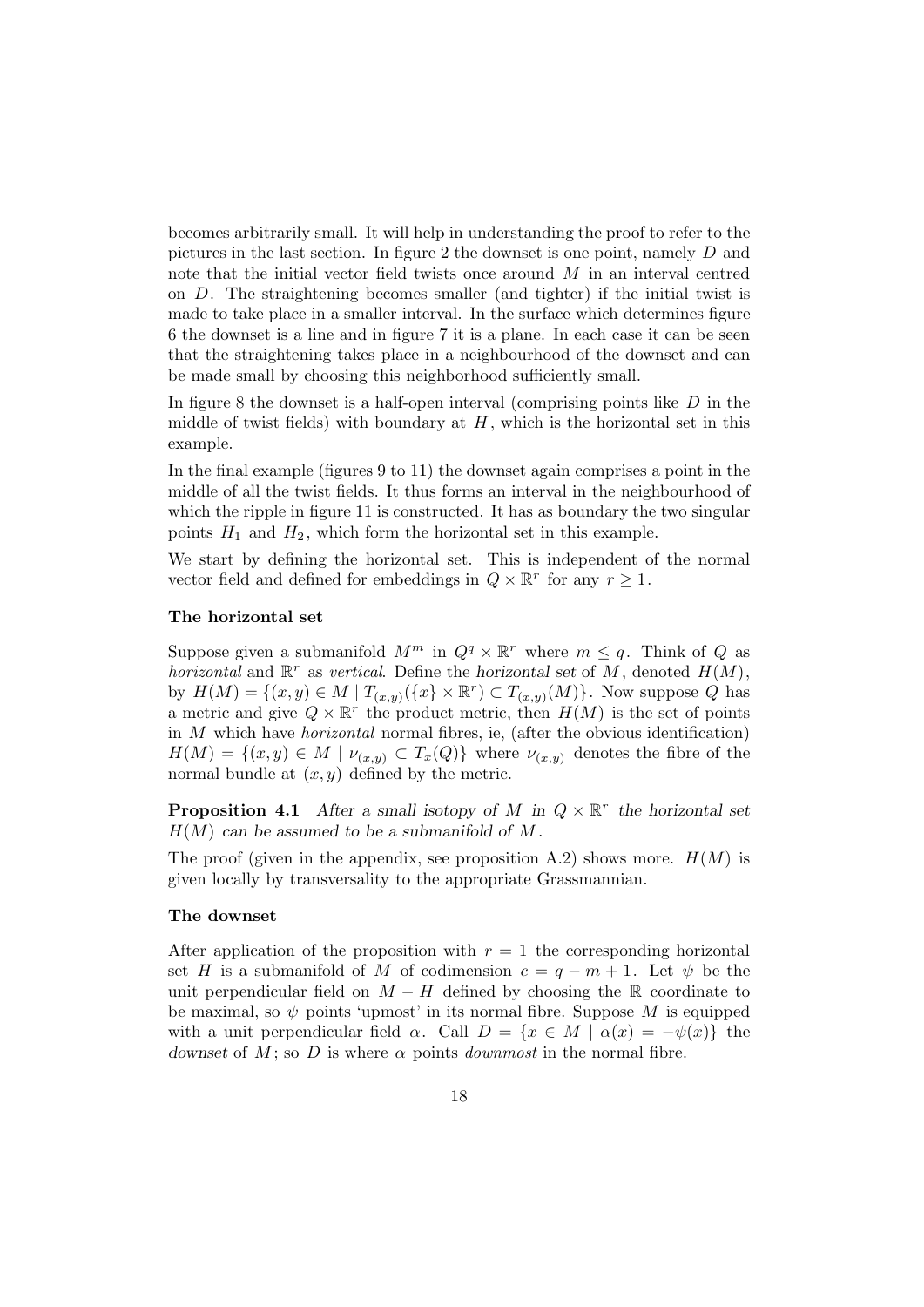**Proposition 4.2** After a small isotopy of  $\alpha$  we can assume that  $\alpha$  is trans*verse to*  $-\psi$ *, which implies that* D *is a manifold, and further we can assume that the closure of* D *is a manifold with boundary* H *.*

The proof is given in the appendix, see proposition A.3.

### **Localisation**

The following considerations explain why the downset is the key to the straightening process. Suppose that there is no downset (and no horizontal set). Then our perpendicular vector field  $\alpha$  can be canonically isotoped to point to the upmost position in each normal fibre (ie, to the section  $\psi$ ) by isotoping along great circles. Once in this upmost position, upwards rotation straightens the field.

More generally, let  $\overline{D}$  denote the closure of the downset after proposition 4.2 (so that  $\overline{D}$  is a manifold with boundary H and let W be a tubular neighbourhood of  $\overline{D}$  in M. Then  $\alpha$  can be canonically isotoped to  $\psi$  on  $(M - W)$  and this isotopy extended to W via a collar of  $\partial W$  in W. We call this isotopy *localisation* because it localises the straightening problem in W and we call the resulting field the *localised field*.

**Remark** It is possible to give an explicit description of the localised field in terms of the transversality map which defines D. We sketch this description (which will not be used). The field is upmost outside a tubular neighbourhood V of D. A fibre of V comes by transversality from a neighbourhood of the "south pole" in the normal sphere, and by composing with a standard stretch of this neighbourhood over the sphere, can be identified with the normal sphere. The vector field at a point on the fibre points in the direction thus determined.

Now let  $\varphi$  be the gradient field on M determined by the projection  $M \subset$  $Q \times \mathbb{R} \to \mathbb{R}$ . Thus for  $p \in M$  the tangent vector  $\varphi_p$ , if non-zero, points upmost in the tangent space  $T_p(M)$ . Note that our normal field is grounded if and only if the zeros of  $\varphi$  are not on D.

The proof of the following lemma is again to be found in the appendix, see corollary A.6.

**Lemma 4.3** *Suppose that*  $\alpha$  *is perpendicular and grounded. Let* U *be a tubular neighbourhood of H.* By a small isotopy of  $\alpha$  we may assume that  $D-U$  is in general position with respect to  $\varphi$  in the following sense: Given  $\delta > 0$  there is a neighbourhood V of  $\overline{D-U}$  in M such that each component *of intersection of an integral curve of*  $\varphi$  *with V has length*  $\langle \delta$ .

We are now ready to prove the main result of this section.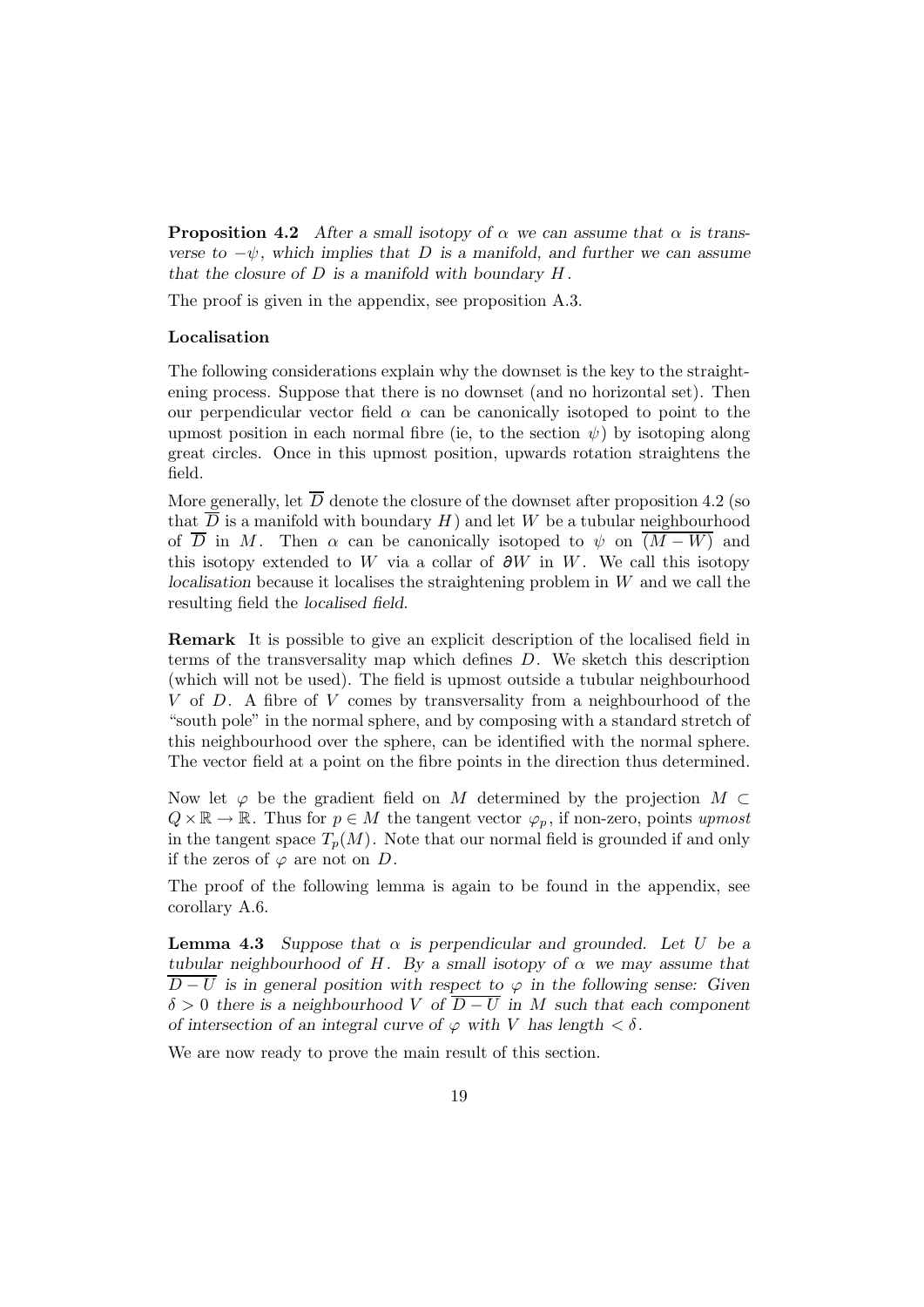**Local compression theorem 4.4** *Given*  $\varepsilon > 0$  *and the hypotheses of the compression theorem, there is an isotopy of* M *to a compressible embedding which moves each point a distance*  $\lt \varepsilon$ .

**Proof** By lemma 2.2 we can assume that the given vector field  $\alpha$  is perpendicular and grounded. We shall straighten  $\alpha$  in two moves. The first move is a  $C^0$ -small move which takes place near the downset D, which we shall call the *local move* and which contains the meat of the straightening process. The second move is a  $C^{\infty}$ -small global move. Both moves use the modified global flow defined in the proof of addendum (i) to 2.1, though in the local move, its effect is restricted to a neighbourhood of the downset. There is one important observation about the flow near the horizontal set which we need to make at the outset.

**Observation** Near the horizontal set the upward rotated vector field  $\beta$  is nearly vertical (since  $\alpha$  is nearly horizontal there) and the same is true of the globalised field  $\gamma$  (see proof of 2.1). Hence the (time-dependent) generating field  $\gamma^*$  for the modified global flow (see remark 2.3) is initially small near H. More precisely, suppose that we restrict  $\gamma$  to a neighbourhood W of H in  $Q \times \mathbb{R}$  and phase it out to be vertical outside a slightly larger neighbourhood  $W'$ , then the isotopy defined by the corresponding modified global flow is  $C^{\infty}$ –small. Indeed by choosing W, W' and  $\mu$  (to define the upwards rotation) sufficiently small, we can make this isotopy arbitrarily small.

The local move will eliminate the downset except in a small neighbourhood of the horizontal set. Moreover the upwards rotated field  $\beta$  changes, if at all, to be more upright. Thus the global move, which is defined by the vector field left after the local move, has precisely the form of the flow described in the observation and will be arbitrarily  $C^{\infty}$ –small.

For the local move we proceed as follows. Apply 4.1 and 4.2 so that  $D$  is a manifold with boundary  $H$ . Now choose a small neighbouhood  $U$  of  $H$  in M containing a smaller neighbourhood U' say. Apply 4.3 to place  $\overline{D - U'}$  in general position with respect to the gradient flow  $\varphi$  and choose  $\delta > 0$  small enough that U' has distance  $\geq \delta$  from  $\overline{M-U}$  and let V be the neighbourhood of  $\overline{D-U'}$  corresponding to  $\delta$  given by 4.3. We can assume that  $\delta$  is also small compared to the scale of  $\alpha$ , ie, compared with the distance over which the direction of  $\alpha$  changes. Localise  $\alpha$  using  $U \cup V$ .

We now make the constructions made in the proof of 2.1 and addendum (i). Choose a suitably small  $\mu > 0$  and apply  $\mu$ –upwards rotation to give the vector field  $\beta$ . Choose a *ν*-tubular neighbourhood N of M in  $Q \times \mathbb{R}$  and globalise  $\beta$  to  $\gamma$  and let  $\gamma^*$  be the (time-dependent) vector field which gives the corresponding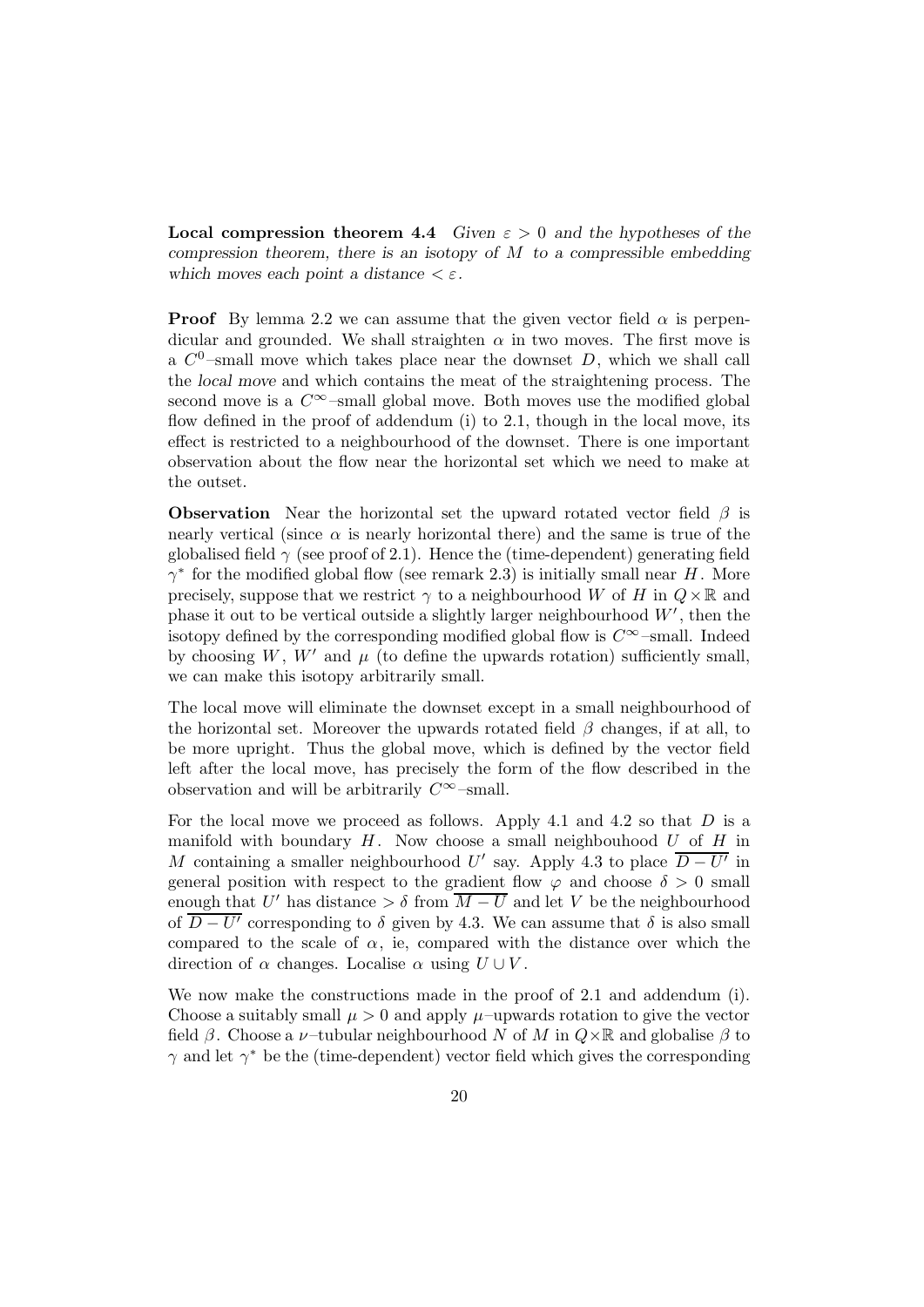modified global flow. We shall make a final modification to this vector field. We need to observe that vertical projection near  $\overline{D-U'}$  is an immersion in Q so we can choose a real number  $\omega$  such that any two points,  $x \in \overline{D-U'}$  and  $y \in M$ , which project to the same point of Q are a distance at least  $3\omega$  apart. (Note that  $\omega$  depends on  $U'.$ )

The final modification to the flow is to multiply the time-dependent vector field  $\gamma^*(x,t)$ , which generates the flow, by  $\rho(t)$  where  $\rho$  is a bump function with value 1 for  $t \leq \omega$  and 0 for  $t \geq 2\omega$ . (The purpose of this final modification is to terminate the effect of the flow once the straightening near  $D - U'$  has occurred.) We shall call this final modification *phasing out* the flow. This modified flow determines the local move.

We now prove that, for any sufficiently small choice of  $U'$  (which then defines  $\omega$ ), provided the other parameters and neighbourhoods used to define the flow (namely  $\mu$ ,  $\delta$ , V and  $\nu$ ) are chosen appropriately then the local move will move each point by less than  $\frac{\varepsilon}{2}$ . We have already observed that the flow is initially small inside  $N|U$  (indeed smoothly small) and moreover the flow is initially stationary outside  $N | V \cup U$  and as we shall see it is always  $C^{\infty}$ –small in these places. We need to examine the flow in  $N|V$ .

In what follows we shall be near  $M - H$  where vertical projection is an immersion, so we can use local coordinates of three types: coordinates in  $M$ , horizontal coordinates perpendicular to M, which we will call *sideways* coordinates and one vertical coordinate. Without loss we can assume that the fibres of N over V are compatible with these local coordinates. This implies that the foliation of N given by restricting N to flow lines of  $\varphi$  is locally invariant under sideways and vertical translations. We call this foliation  $\Upsilon$ . We can also assume without loss that the rotation to vertical which defines the global field  $\gamma$  in terms of  $\beta$  is described in local coordinates of this type.

We now consider the effect of the local flow near  $D$  and for small time. The key observation is the following. On D the vector field  $\alpha$  lies in the same vertical plane as  $\varphi$ . This is just because  $\alpha$  is perpendicular to M. Since  $\beta$  is obtained from  $\alpha$  by rotation in this plane, the same is true of  $\beta$ . Now off D,  $\alpha$  has a component perpendicular to M in the vertical plane of  $\varphi$  plus a sideways component and this is still true after upwards rotation. By choice of  $N$  these facts imply that  $\beta$  is tangent to leaves of  $\Upsilon$  and by definition of the global field, the same is true of  $\gamma$  and hence initially of  $\gamma^*$ . It follows that flowlines of the modified global flow lie in leaves of  $\Upsilon$  or vertical translates.

Now consider a vector v of  $\gamma$  and suppose that it has a vertically upwards component of less than  $\frac{\sqrt{2}}{2}$  (ie, it makes an angle  $\frac{\pi}{4}$  or less above the horizontal). Then, since it is obtained by upwards rotation of  $\pi/2 - \mu$  or more from the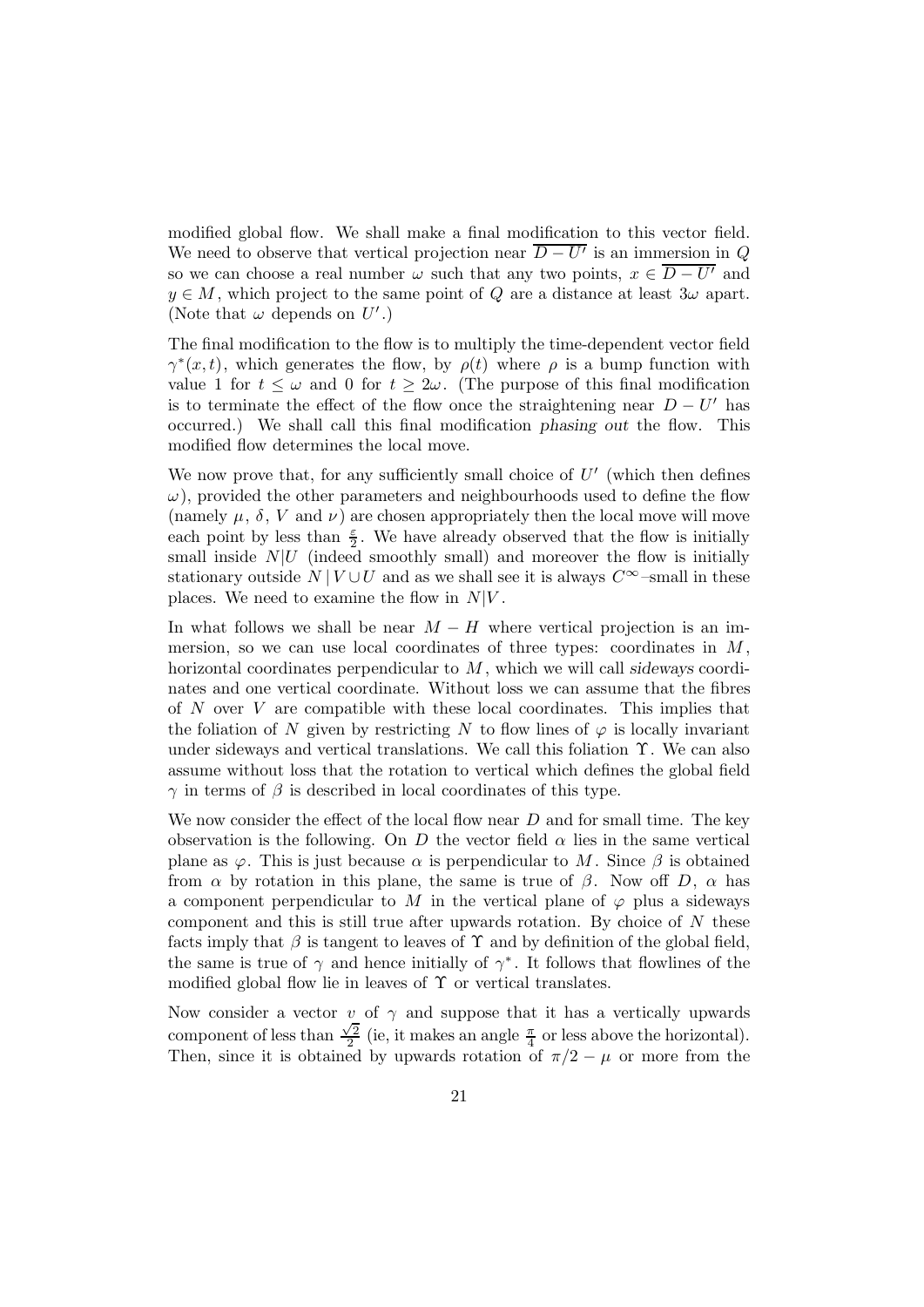corresponding vector of  $\alpha$ , and this vector has a sideways component and a component under  $\varphi$  at most  $\pi/2 - \mu$  below horizontal, the combined sideways component and component under  $\varphi$  of v must have size at least  $\frac{\sqrt{2}}{2}$ . Rotating back upwards and subtracting the unit vertical vector to get the corresponding vector of  $\gamma^*$  we can see the following:

**Note** A vector of  $\gamma^*$  *either* has a vertically downwards component of at most  $1 - \frac{\sqrt{2}}{2}$  or has a combined sideways component and component under  $\varphi$  of at least  $\frac{2}{2}$ .

We are now ready to estimate the distance that a point moves under the local flow. It will help to think of the flow generated by  $\gamma^*$  on a leaf of  $\Upsilon$  in the following terms. Let  $\eta$  be a flowline of  $\varphi$  in V (therefore of length  $\langle \delta \rangle$ ). Think of the leaf  $L(\eta)$  determined by  $\eta$  and its vertical translates as a river with vertical sides. The flow is stationary on the banks (and at many times and places in the middle as well). The flow is generated by a disturbance ( $\gamma^*$  at time zero on  $L(\eta)$  which moves with unit speed downwards. The total height h of this disturbance is controlled by the size of the leaf (determined by  $\delta$ and N) and  $\nu$ , the size of N. Furthermore the horizontal size of  $L(\eta)$  is also controlled by  $\delta$  and  $\nu$ . Finally notice that the choice of  $\delta$  small compared to the scale of  $\alpha$  implies that the direction of any sideways movement is roughly constant on  $L(\eta)$ . It now follows from the note made above that each point of  $\eta$  either reaches the banks of the river or a point where the disturbance has passed (which then remains stationary) after a time at most  $\sqrt{2}(h + \delta + \nu)$ , which we can make as small as we please by choice of  $\delta$  and N. Moreover since the speed a point moves is  $\langle \sqrt{2} \rangle$  we may assume that each point is moved at most  $\frac{\varepsilon}{2}$ .

We can also understand the effect of phasing out in terms of the same river picture. Suppose  $\eta$  is outside U' then the river meets M again at a distance approximately  $3\omega$  from  $\eta$ ; the approximation is because meetings with M are not necessarily horizontal—but by choosing the river to be narrow enough (ie  $\delta$ and  $\nu$  small enough) this approximation is as good as we please. Thus phasing out has the effect of killing the disturbance after it has done its work on  $\eta$  and before it can affect any other point of M. Finally notice that by choice of  $\delta$ any point of  $\overline{V-U}$  lies on such a flowline outside U'.

We have proved that, by choosing the parameters suitably, the local move straightens the vector field on  $\overline{V-U}$  in a move which moves points at most  $\frac{\varepsilon}{2}$ and moreover the field outside U does not move any points outside  $\overline{V-U}$ . It follows from the observation made near the outset that  $M - \overline{V-U}$  moves only a  $C^{\infty}$ –small amount.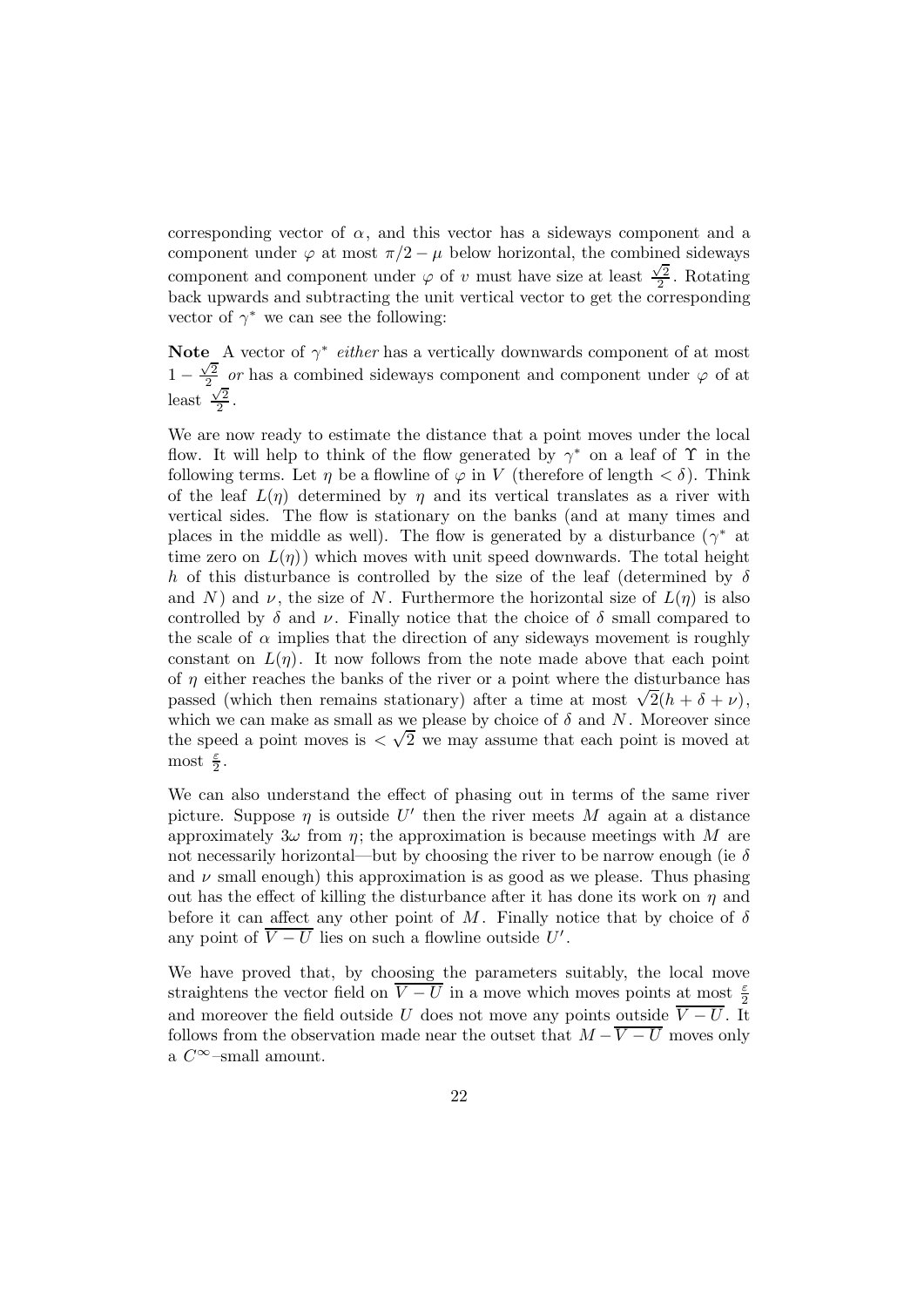This completes the local move. We observe that the field would at this point be straight if we had not phased out the flow. However the only place where the field might not be straight is now near  $H$ , where the phasing out might have stopped the global straightening before it was finished. Moreover we can see that the local move has not adversely affected the upwards rotated field  $\beta$  near H. The only substantial effect on  $\beta$  (before the flow) comes from localisation of  $\alpha$ , which moves vectors in  $\alpha$  generally upwards and has the same effect on  $\beta$ . (This point will be discussed in more detail in the slightly more general setting of the proof of the full immersion theorem in part III—see [15; figure 1] and adjacent text for more detail here.) The flow also moves vectors upwards. Thus we are now in the situation described in the observation near the start and the field can be finally straightened by a  $C^{\infty}$ –small global move. By choosing U and  $\mu$  small enough, this final move also moves points less than  $\frac{\varepsilon}{2}$ .  $\Box$ 

**Remark** In the proof, we could have straightened  $\alpha$  in one  $C^0$ -small move by not phasing out the local flow. We could then have estimated the total effect of this flow: each point is affected only a finite number of times by the flow near D. However this would have obscured the local nature of the proof. Indeed we can see a local picture generated by the proof which depends on the behaviour of  $\varphi$ near D. In particular it depends on the intersection multiplicity. For example the picture given in figure 7 corresponds to a point of threefold intersection multiplicity. It is possible to describe the whole proof combinatorially in terms of such local pictures. The first sequence of pictures described in section 2 is sufficient for the codimension 2 case. In this description we would stratify D according to the intersection multiplicity with  $\varphi$  (see [1, 11]) and then construct the straightening isotopy locally, starting at points of highest multiplicity, and working down the stratification, using the pictures constructed in section 2 as 'templates'.

#### **Straightening multiple vector fields**

Now let M be embedded in  $Q \times \mathbb{R}^n$  and suppose that M is equipped with n linearly independent normal vector fields. We say that M is *parallel* if the n vector fields are parallel to the *n* coordinate directions in  $\mathbb{R}^n$ .

**Corollary : Multi-compression Theorem 4.5** *Suppose that*  $M^m$  *in embedded in*  $Q^q \times \mathbb{R}^n$  *with n independent normal vector fields and that*  $q - m \geq 1$ *. Then M is isotopic (by a*  $C^0$  *–small isotopy) to a parallel embedding.*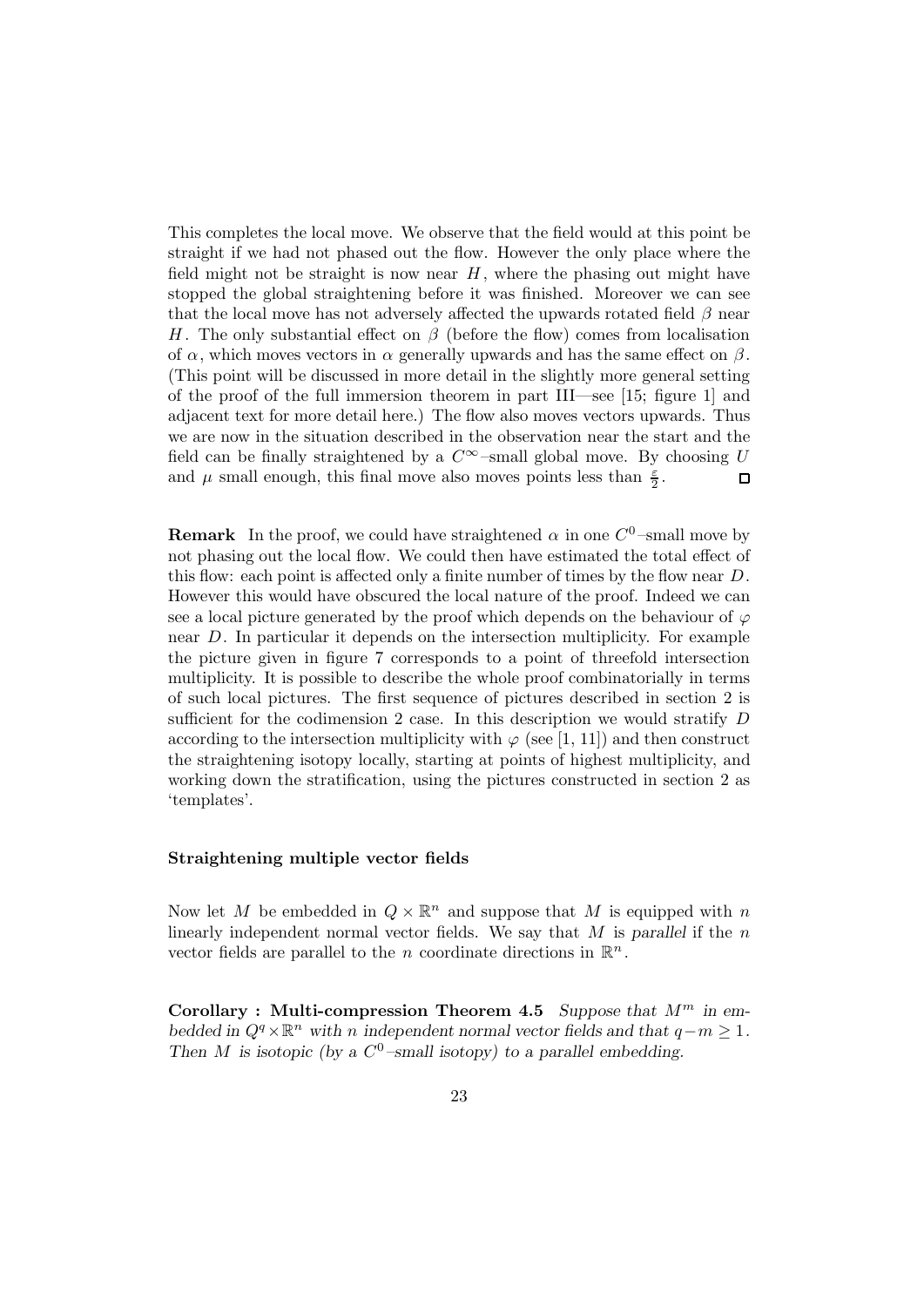**Proof** Apply the compression theorem to the first normal vector field. By the theorem  $M$  can be isotoped to make this field parallel to the first coordinate axis. Then M lies over an immersion in  $Q \times \mathbb{R}^{n-1}$  with  $n-1$  independent normal fields. (This can be seen by thinking of the remaining  $n-1$  fields as determining a embedding of  $M \times D^{n-1}$  in  $Q \times \mathbb{R}^n$  which is compressed into  $Q \times \mathbb{R}^{n-1}$  by the straightening of the first field.) Now consider an induced neighbourhood of M pulled back by the immersion in  $Q \times \mathbb{R}^{n-1}$ . This neighbourhood is made of patches of  $Q \times \mathbb{R}^{n-1}$  glued together and we can apply the local compression theorem to isotope  $M$  within this neighbourhood until the second vector field is parallel to the second coordinate axis. This isotopy determines a regular homotopy within  $Q \times \mathbb{R}^{n-1}$  which lifts to an isotopy of M in  $Q \times \mathbb{R}^n$  finishing with an embedding which has the first two normal fields parallel to the first two axes of  $\mathbb{R}^n$ . Continue in this way until all vector fields are parallel.  $\Box$ 

#### **Addenda**

The local compression theorem admits a number of extensions. Notice that these addenda improve considerably on the addenda to theorem 2.1 with the exception of addendum (iii) to 2.1 for which the analogue can be seen to be false: If a grounded vector field on M in  $Q \times \mathbb{R}$  could be compressed by a *small* isotopy when  $q - m = 0$  then by working in an induced neighbourhood (as in the proof above) a grounded immersion could be compressed. But it is easy to construct an immersion of  $S^1$  in  $\mathbb{R}^2$  with grounded perpendicular vector field, see figure 12. This immersion cannot be compressed since  $S<sup>1</sup>$  does not immerse in  $\mathbb{R}^1$ .



Figure 12: a grounded field on an immersed  $S<sup>1</sup>$ 

There are similar addenda to the multi-compression theorem which we leave the reader to state and prove.

(i) (Non-compact relative version) *The local compression theorem is true without the hypothesis that* M *is compact, moreover there is a far stronger*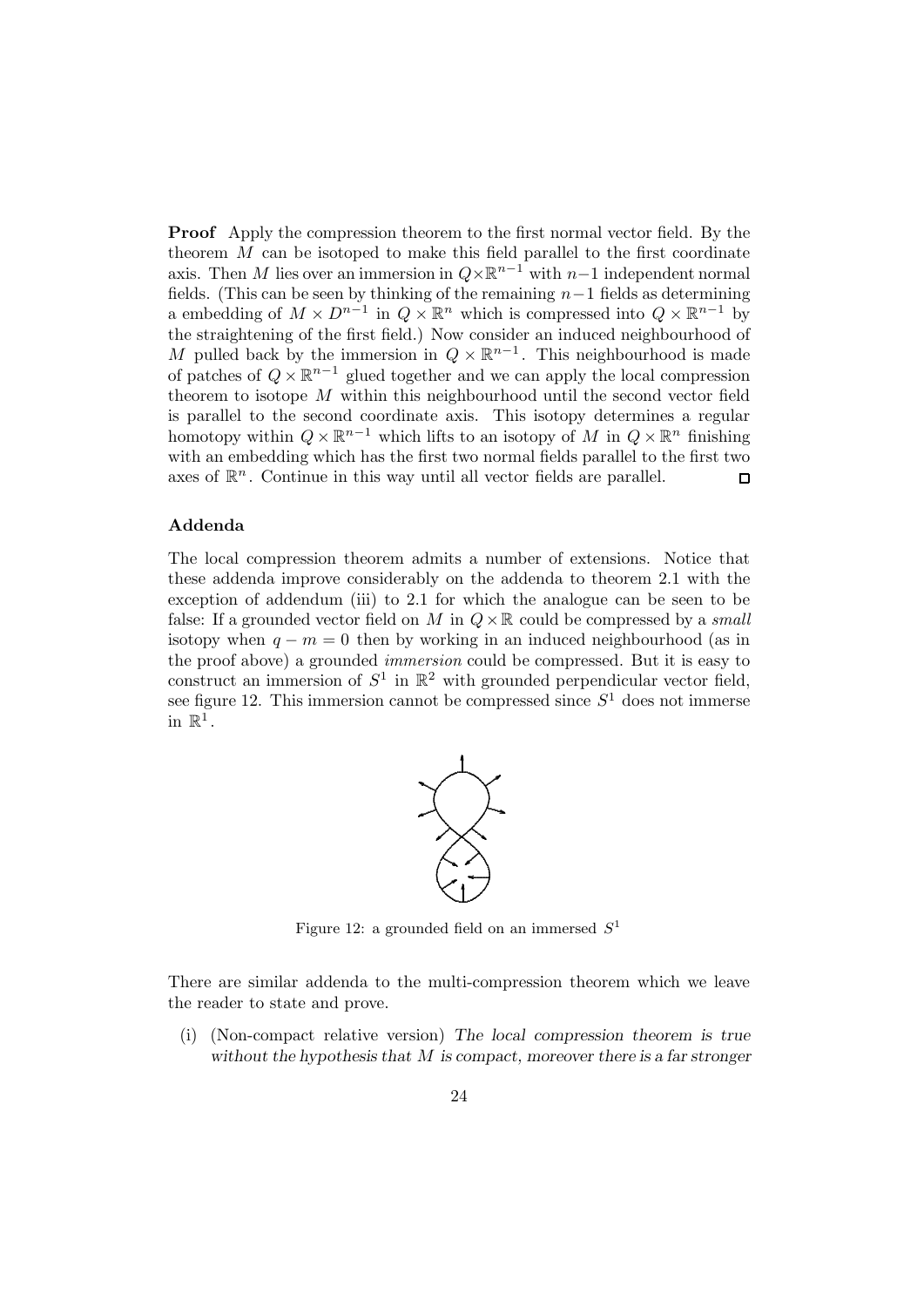*relative version. Let* C *be a closed set in* M *. If* M *is already compressible in a neighbourhood of* C *then the isotopy can be assumed fixed on* C *. Moreover we can replace the real number* ε *in the statement of the theorem by a function*  $\varepsilon$  *from* M *to the positive reals. The conclusion is that each point* x moves a distance less than  $\varepsilon(x)$ .

- (ii) *If each component of* M *has relative boundary then the dimension condition can be relaxed to*  $q - m \geq 0$ . (See note 4.6 below.)
- (iii) (Parametrised version) Given a parametrised family  $M_t^m \,\subset Q_t^q$  of em*beddings with a normal vector field,*  $t \in K$ *, where* K *is a manifold of dimension* k and  $q - m - k \geq 1$ , then there is a parametrised family of *small isotopies to compressible embeddings (and there is a relative version similar to (i)).* (Note that the Normal Deformation Theorem 4.7 below admits a parametrised version with no additional dimensional condition.)
- (iv) *If in (iii) the fields are all perpendicular and grounded, then the dimension condition can be relaxed to* q−m ≥ 1 *and there is no dimension condition on* K*.*
- (v) *If each component of* M *has relative boundary then the dimension conditions in (iii) and (iv) can each be relaxed by 1.*
- (vi) *All the above statements apply to immersions of* M *in* Q *(or families of immersions). The result is a small regular homotopy (or family) to a compressible immersion (or family).*

**Proofs** The relative version in addendum (i), with M compact, follows from the method of proof: notice that the first (local) move in the proof of 4.4 can be assumed fixed near C and the effect of the second  $(C^{\infty}-\text{small})$  move near  $C$  is to move  $M$  a little through compressible embeddings. This movement can be cancelled by a small local isotopy. For the non-compact and variable  $\varepsilon$  versions, use the relative version and a patch by patch argument. To prove (ii) use a handle decomposition of  $M$  with no  $m$ -handles, and inductively apply the proof to the core of each handle, working relative to the union of the previous handles. Notice that once the core of a handle has been straightened then a small neighbourhood is also straight. But we can shrink the handle into such a neighbourhood. For (iii) we notice that the vector field can be assumed to be grounded by the dimension condition (see corollary A.5) and the two transversality results used (4.1 and 4.2) both have parametrised versions (proved in the appendix, as propositions A.2 and A.3) which state that the union of the horizontal sets and downsets in each fibre can be assumed to be manifolds. We can then define localisation near the downset in the same way as in the unparametrised version and move  $D$  in into general position with respect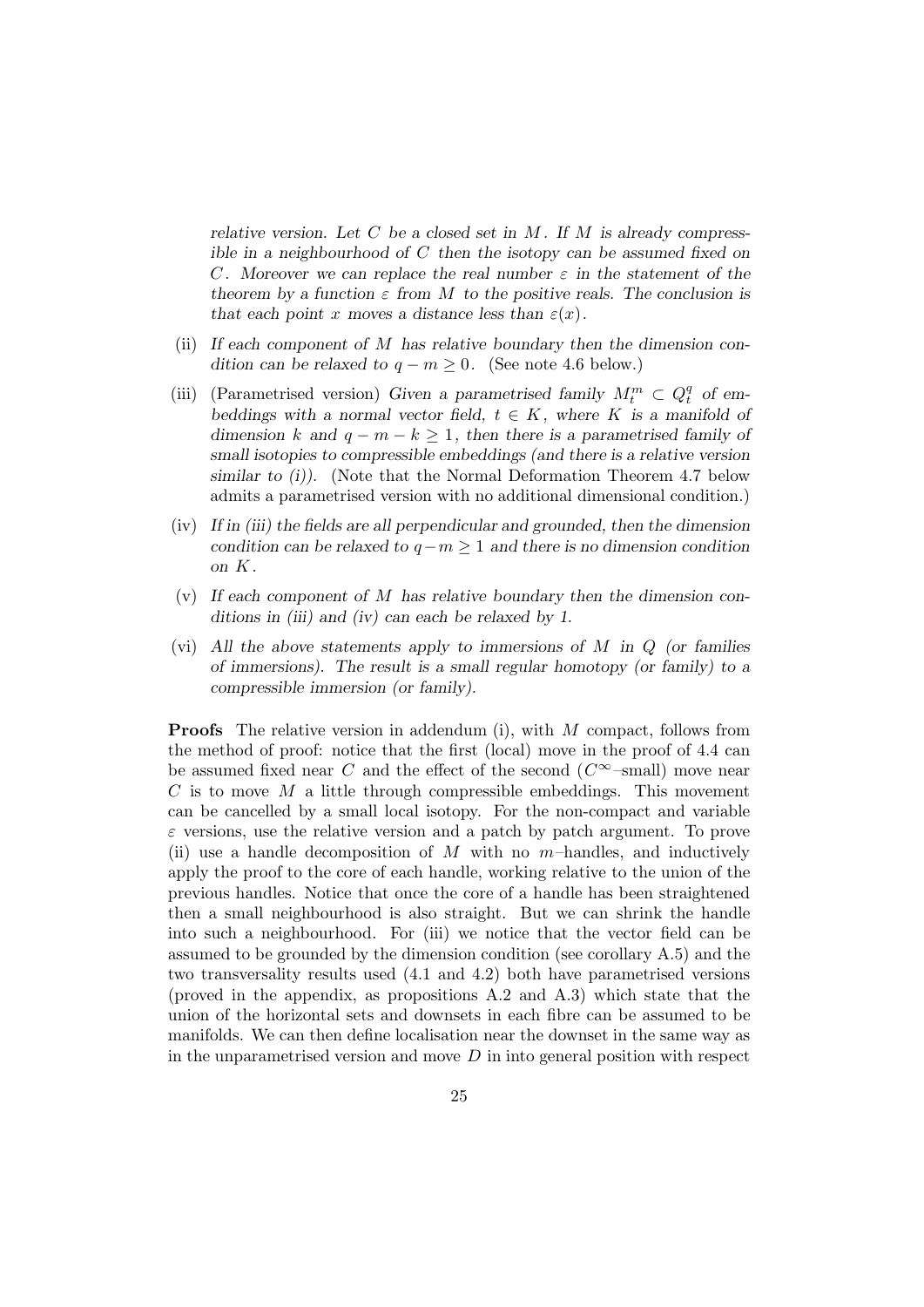to the flow on  $K \times M$  which is  $\varphi$  in each fibre, see corollary A.6. The proof then proceeds as before. Addendum (iv) follows since the dimension condition was used only to establish groundedness and for (v) we use a handle argument as in (ii). Finally for (vi) we work on an induced regular neighbourhood as in the proof of 4.5. □

**Note 4.6** Strictly speaking, the isotopy in part (ii) in the case  $q = m$  is not small. It is of the form: shrink to the neighbouhood of a spine and then perform a small isotopy. Thus it small in the sense that it takes place inside an arbitrarily small neighbourhood of the initial embedding. But notice that this is precisely what is needed for the proof of the multi-compression theorem.

### **Bundle and deformation versions**

The relative version of the multi-compression theorem leads at once to a bundle version: suppose that instead of  $M^m \subset Q \times \mathbb{R}^n$ , we have M contained in the total space W of a bundle  $\eta^n/Q$  such that there is a subbundle  $\xi$  of TW defined at M and isomorphic to the pull back of  $\eta$  to M. Then there is an isotopy of M and  $\xi$  realising this isomorphism. The proof is to work locally where  $\eta$ is trivial and apply the multi-compression theorem to straighten  $\xi$  (ie realise the isomorphism with  $\eta$ ). This can be further generalised by replacing  $\eta$  by a second subbundle of TW . It is convenient to state this result as a deformation theorem, which then admits a parametrised version with no extra conditions on dimension:

**Normal Deformation Theorem 4.7** *Suppose that*  $M^m \subset W^w$  *and that*  $\xi^n$ *is a subbundle of* TW *defined in a neighbourhood* U *of* M *such that* ξ|M *is normal to* M *in* W and that  $m+n < w$ . Suppose given  $\varepsilon > 0$  and a homotopy *of*  $\xi$  *through subbundles of TW defined on* U *finishing with the subbundle*  $\xi'$ . *Then there is an isotopy of* M *in* W which moves points at most  $\varepsilon$  moving M *to*  $M'$  and covered by a bundle homotopy of  $\xi|M$  to  $\xi'|M'$  (and in particular  $\xi^{\prime}|M^{\prime}$  is normal to  $M^{\prime}$ ).

**Proof** We work in small compact patches where we can assume that  $\xi$  and  $\xi'$ are trivial and we use the proof of the multi-compression theorem. Thinking of  $\xi$ as comprising n linearly independent vector fields, consider the first vector field α. By compactness the total angle that the homotopy of ξ moves α is bounded and we can choose r and a sequence of homotopies  $\xi = \xi_0 \simeq \xi_1 \simeq \ldots \simeq \xi_r = \xi'$ so that for each  $s = 1, \ldots, r - 1$  the images of  $\alpha$  in  $\xi_{s-1}$  move through an angle less than  $\pi/2$  in the homotopy to  $\xi_s$ . Now apply the local proof of the compression theorem. Think of the image  $\alpha_1$  of  $\alpha$  in  $\xi_1$  as vertically up, then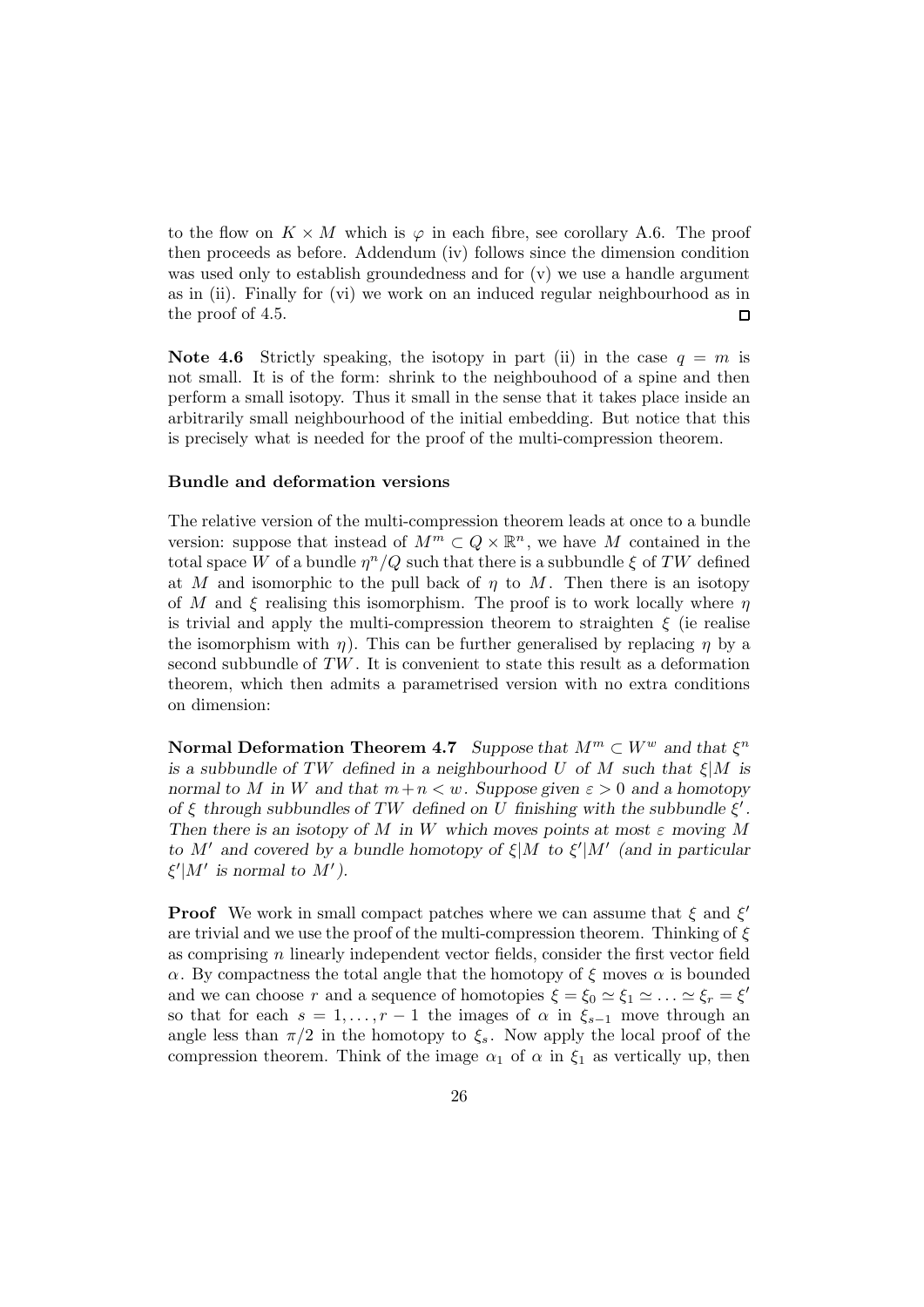if  $\alpha$  is made perpendicular it is grounded and the proof gives a small isotopy of M covered by a straightening of  $\alpha$  which moves  $\alpha$  by a homotopy which can be seen to be a deformation of the given homotopy (both homotopies take place in the contractible neighbourhood of  $\alpha_1$  comprising vectors which make an angle  $\langle \pi \rangle$  with  $\alpha_1$ ). Repeating this r times we find a small isotopy of M,  $\alpha$  to M',  $\alpha'$  where  $\alpha'$  is the first vector of  $\xi'$ . This moves  $\xi$  to  $\xi''$  say and then if we consider the homotopy h of  $\xi''$  to  $\xi'$  which is the reverse of the isotopy followed by the given homotopy of  $\xi$  to  $\xi'$  then h moves  $\alpha'$  through a contractible loop and contracting this loop we obtain a homotopy of  $\xi''$  to ξ' fixing α'. We now project onto the orthogonal complement of  $\alpha'$  (as in the proof of the mulit-compression theorem) and proceed to straighten the next vector in the same way, again following the given homotopy.  $\Box$ 

**Addenda** The covering bundle homotopy is a deformation of the given one. There is a relative version which follows directly from the proof and, since all fields are grounded, there is a parametrised version with no extra hypotheses, see proof of addenda (iii) and (iv) to the multi-compression theorem given above.

The proof can readily be modified to construct an isotopy which "follows" the given homotopy of  $\xi$ , in other words if  $\xi_i$  is the position of  $\xi$  at time i in the homotopy and  $M_i$  the position of M at time i in the isotopy, then  $\xi_i|M_i$  is normal to  $M_i$  for each i. This is done by breaking the homotopy into very small steps. However this makes the final isotopy far less explicit and in that case there is a simpler proof given in Part II [14; section 3].

Finally there is a codimension 0  $(m+n=w)$  version which it is worth spelling out in detail:

*Suppose in the normal deformation theorem that*  $m + n = w$  *and that* M *is open or has boundary and that* X *is a spine of* M *. Then there is an isotopy of* M *of the form: shrink into a neighbourhood of* X *followed by a small isotopy in*  $W$ *, carrying*  $M$  *to be normal to*  $\xi'$ *.* 

**Remark** The Normal Deformation Theorem is close to Gromov's theorem on directed embeddings  $[5; 2.4.5 \, \text{C}']$  from which it can be readily deduced. For more detail here see the final remarks in [14].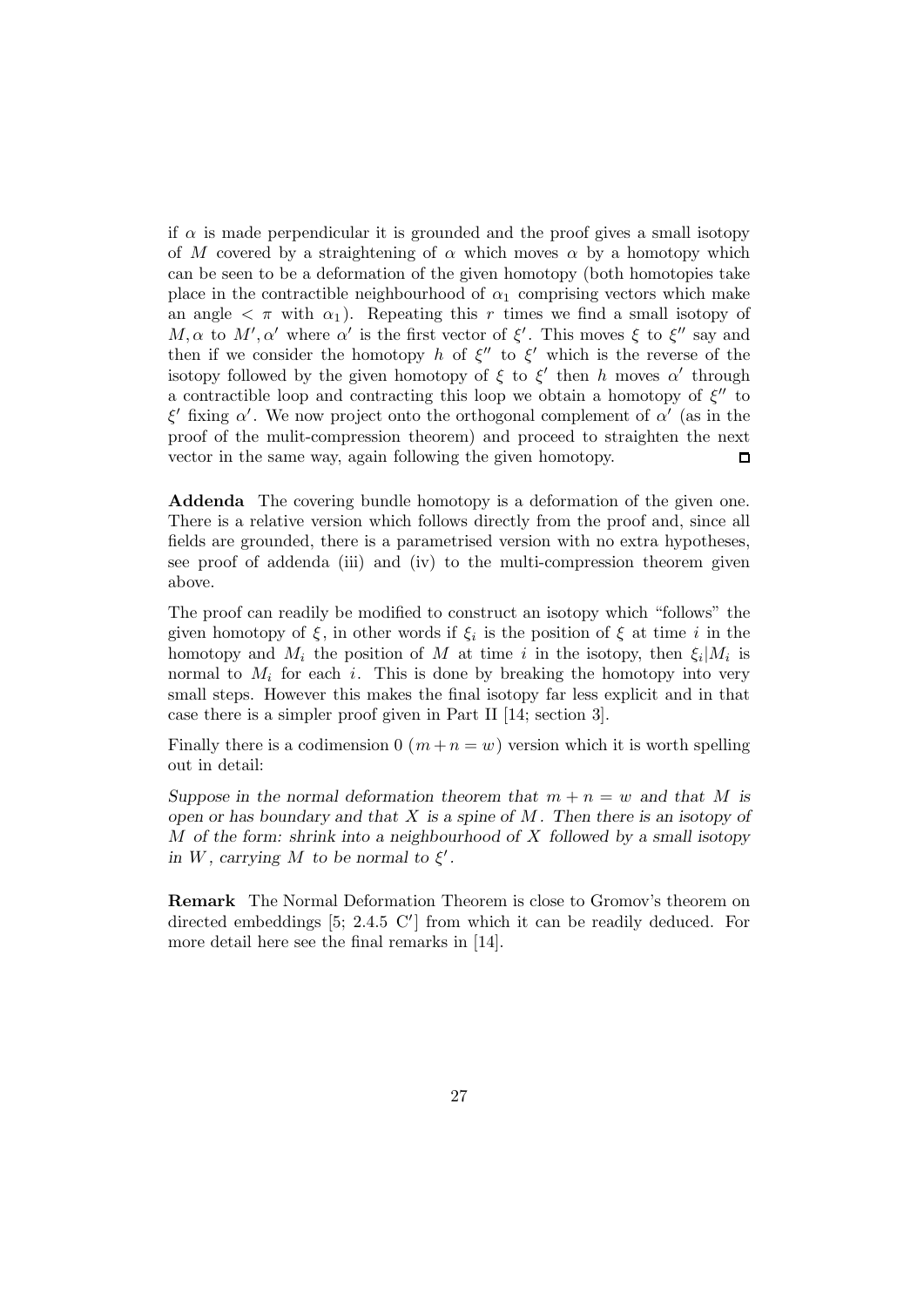## **References**

- [1] **J M Boardman**, Singularities of differentiable maps, Publ. IHES, 33 (1967) 21–57
- [2] **W Browder**, **W C Hsiang**, Some problems on homotopy theory, manifolds and transformation groups, (Proceedings of the Stanford conference in algebraic and geometric topology, 1976), AMS Proc. Sympos. Pure Math. XXXII, 2 (1978) 251–267
- [3] **Y M Eliashberg**, **N M Mishachev**, Wrinkling of smooth maps II: wrinkling of embeddings and K Igusa's theorem, Topology, 39 (2000) 711–732
- [4] **R Fenn**, **C Rourke**, **B Sanderson**, James bundles and applications, http://www.maths.warwick.ac.uk/~cpr/ftp/james.ps
- [5] **M Gromov**, Partial differential relations, Springer–Verlag (1986)
- [6] **V Guillemin**, **A Pollack**, Differential Topology, Prentice–Hall (1974)
- [7] **M Hirsch**, Immersions of manifolds, Trans. Amer. Math. Soc. 93 (1959) 242– 276
- [8] **I James**, Reduced product spaces, Annals of Math. 62 (1955) 170–197
- [9] **U Koschorke**, **B Sanderson**, Geometric interpretations of the generalised Hopf invariant, Math. Scand. 41 (1977) 199–217
- [10] **J P May**, The geometry of iterated loop spaces, Springer Lectures Notes Series, 271 Springer-Verlag (1972)
- [11] **J N Mather**, Generic projections, Annals of Math. 98 (1973) 226–245
- [12] **R J Milgram**, Iterated loop spaces, Annals of Math. 84 (1966) 386–403
- [13] **A Philips**, Turning a surface inside out, Scientific American, 214 (1966) 112– 120
- [14] **Colin Rourke**, **Brian Sanderson**, The compression theorem II: directed embeddings, http://www.maths.warwick.ac.uk/~cpr/ftp/compII.ps or arxiv:math.GT/0003026
- [15] **Colin Rourke**, **Brian Sanderson**, The compression theorem III: applications, to appear, see http://www.maths.warwick.ac.uk/~cpr/ftp/compIII.ps for a preliminary version
- [16] **G Segal**, Configuration-spaces and iterated loop-spaces, Invent. Math. 21 (1973) 213–221
- [17] **S Smale**, The classification of immersions of spheres in Euclidean spaces, Annals of Math. 69 (1959) 327–344
- [18] **B Wiest**, Loop spaces and the compression theorem, Proc. Amer. Math. Soc. 128 (2000) 3741–3747
- [19] **B Wiest**, Rack spaces and loop spaces, J. Knot Theory Ramifications, 8 (1999) 99–114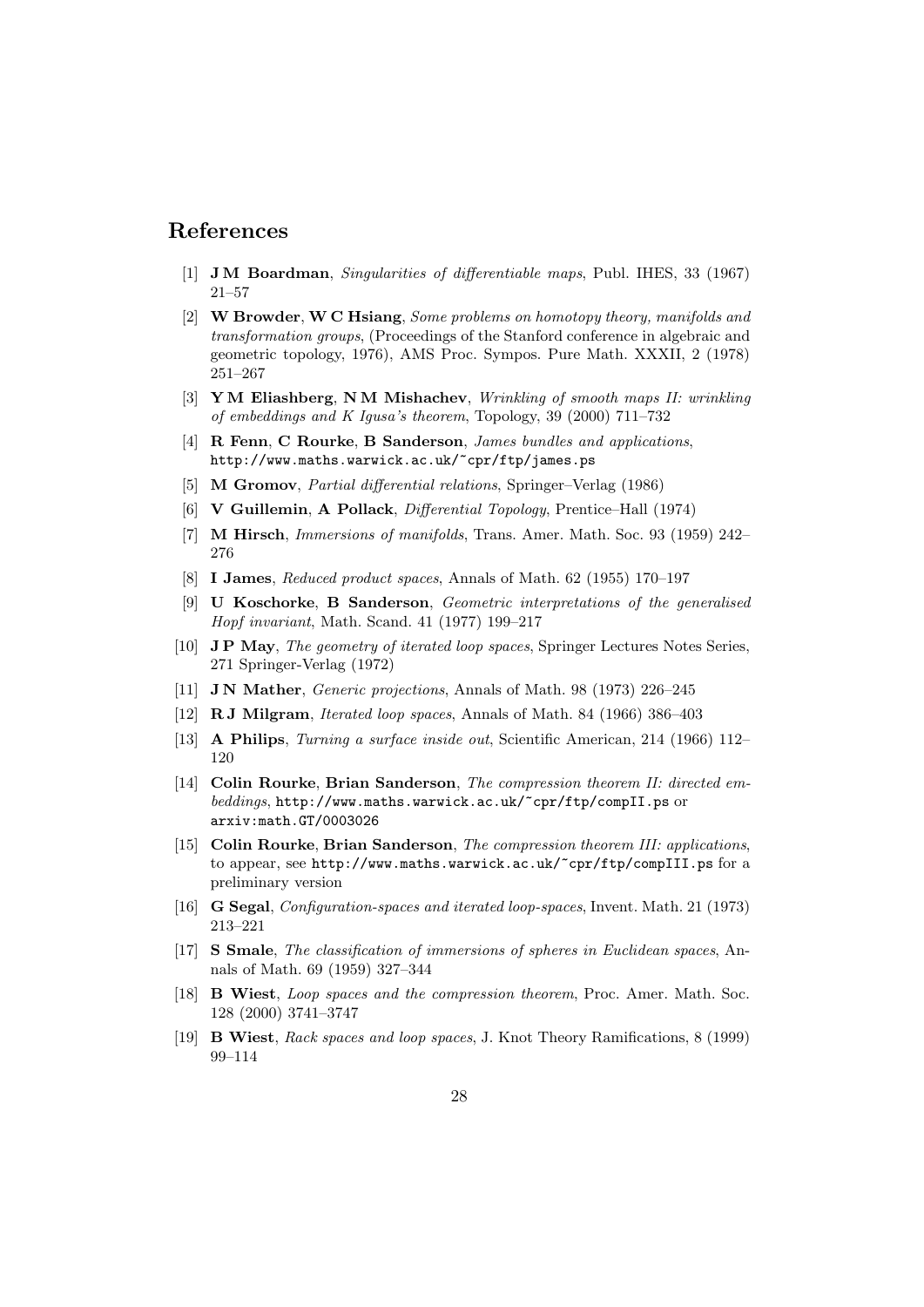## **A Appendix: transversality and general position**

In this appendix we prove the transversality and general position results needed in the main proofs (in sections 2 and 4).

Let  $M^m$  and  $K^k$  be manifolds and let  $F: K \times M \to \mathbb{R}^n$  be a  $K$ *–family of embeddings* of M in  $\mathbb{R}^n$ . Ie, F is a smooth map such that  $F | \{t\} \times M$  is a smooth embedding for each  $t \in K$ . We denote  $F({t} \times M)$  by  $M_t$ . Let  $E_n$  be the group of isometries of  $\mathbb{R}^n$ . Define  $J: E_n \times K \times M \to \mathbb{R}^n$  by  $J(u, t, x) = uF(t, x)$ . Let  $\mathcal{G}_{n,m}$  be the Grassmannian of m-planes in  $\mathbb{R}^n$ . For  $u \in E_n$  let  $F_u: K \times M \to \mathcal{G}_{n,m}$  be given by  $F_u(t, x) = T_{J(u,t,x)} J(\{u\} \times \{t\} \times M).$ 

**Proposition A.1** *Given a neighbourhood N of the identity of*  $E_n$  *and a submanifold* W of  $\mathcal{G}_{n,m}$  there is an element  $u \in N$  such that  $F_u: K \times M \to \mathcal{G}_{n,m}$  is transverse to W *.*

**Proof** Let  $G: E_n \times K \times M \to \mathcal{G}_{n,m}$  be given by  $G(u, t, x) = F_u(t, x)$ . It is sufficient to prove the derivative  $TG_{(u,t,x)}$  is surjective for any  $(u,t,x)$ , see [6, page 68]. In fact we prove a stronger result: the derivative on tangents to each  $E_n \times \{t\} \times \{x\}$  at any  $(u, t, x)$  is surjective.

Represent a tangent vector to the Grassmannian by  $\dot{\alpha}(0)$ , where  $\alpha: (-\epsilon, \epsilon) \to \mathcal{G}_{n,m}$ and  $\alpha(0) = G(u, t, x)$ . Let  $q: O_n \to \mathcal{G}_{n,m}$  be the fibration given by  $q(v) = v(\alpha(0))$ and choose  $\beta$ :  $(-\epsilon, \epsilon) \to O_n$  such that  $q\beta = \alpha$ . Finally define  $\gamma$ :  $(-\epsilon, \epsilon) \to E_n$  by  $\gamma(s) = \text{tr}_{J(u,t,x)} \circ \beta(s) \circ \text{tr}_{-J(u,t,x)}$  where  $\text{tr}_z$  denotes translation by z. Then after identifying  $E_n$  with  $E_n \times \{p\} \times \{x\}$  we have  $G\gamma = \alpha$  and so  $TG(\dot{\gamma}(0)) = \dot{\alpha}(0)$  as required. □

Suppose now  $Q^q$  is a manifold and we are given a family of embeddings  $F: K \times M \rightarrow$  $Q \times \mathbb{R}^r$  with  $m \leq q$ . Define  $H(K \times M)$ , the *horizontal set*, to consist of those points  $(t, x) \in K \times M$  such that the tangents to  $\mathbb{R}^r$  at  $F(t, x)$  are contained in the image of TF. Similarly define  $C(K \times M)$ , the *critical set*, to consist of points  $(t, x) \in K \times M$ such that the image of tangents at  $(t, x)$  are tangent to Q. In case  $Q = \mathbb{R}^q$ , by considering  $\mathcal{G}_{q,m-r} \subset \mathcal{G}_{q+r,m}$  and  $\mathcal{G}_{q,m} \subset \mathcal{G}_{q+r,m}$ , we can assume by, A.1, that after a small Euclidean motion  $H(K \times M)$  and  $C(K \times M)$  are submanifolds of codimension  $r(q + r - m)$  and rm respectively.

The terminology has been chosen so that if  $M_t$  has a perpendicular normal field then the field must be horizontal at points  $F(t, x)$  where  $(t, x) \in H(K \times M)$ , and if  $(t, x) \in C(K \times M)$  and  $r = 1$ , then x is a critical point of the function  $M \to \mathbb{R}$  given by  $x \mapsto \pi_2 F(t, x)$ , where  $\pi_2: Q \times \mathbb{R} \to \mathbb{R}$  is projection.

**Proposition A.2** *Given a family of embeddings*  $F: K \times M^m \to Q^q \times \mathbb{R}^r$  *with*  $m \leq q$ , *then there is an isotopy of*  $F$ *, ie a homotopy*  $F_t$  *through families of embeddings, such that*  $F = F_0$  *and the horizontal set determined by*  $F_1$  *is a submanifold of*  $K \times M$ *. Similarly for the critical set.*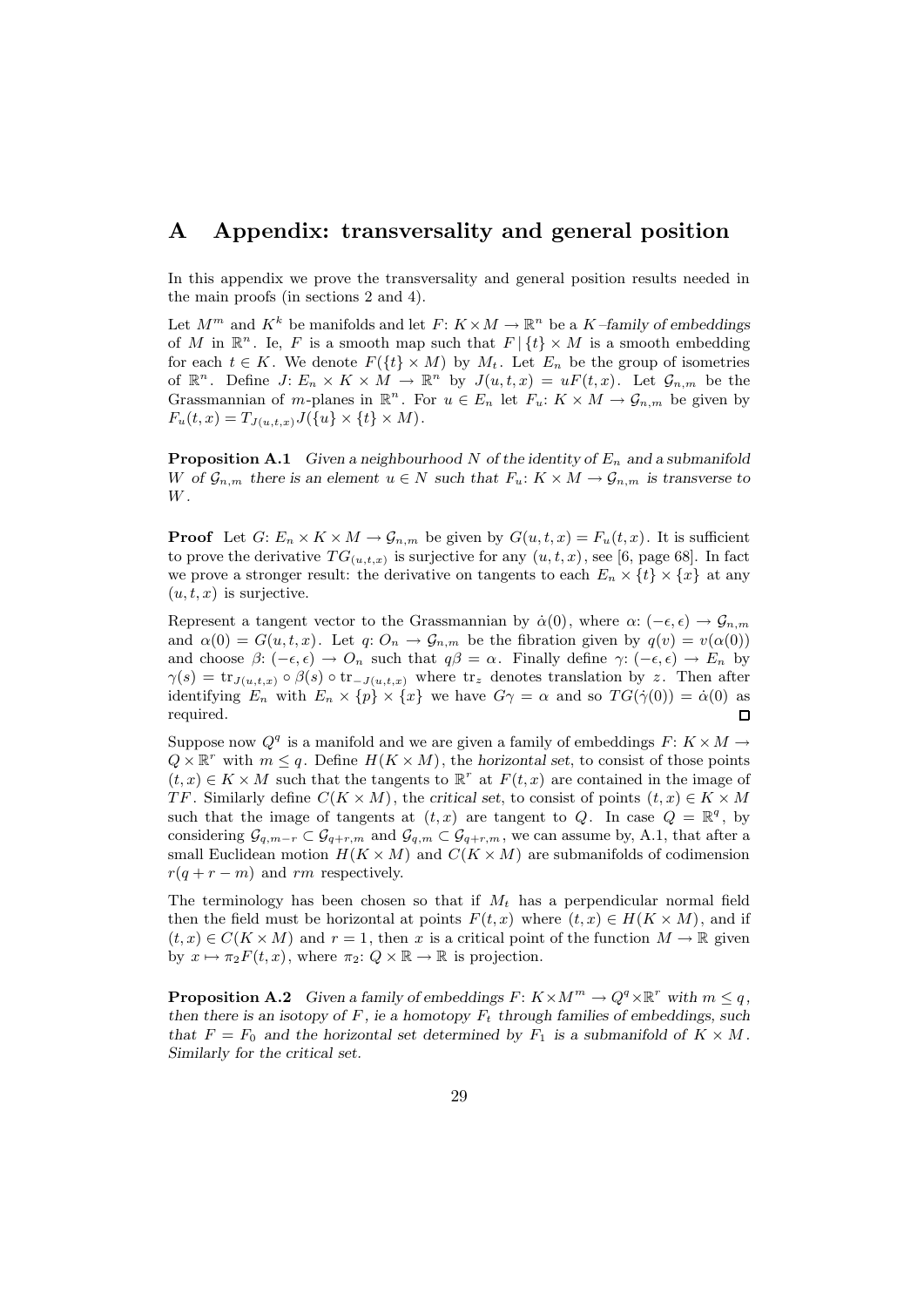**Proof** We prove the case of the horizontal set. The critical set is similar. The case  $Q = \mathbb{R}^q$  follows from A.1. For the general case we use a standard patch by patch argument. Choose a locally finite cover of  $K \times M$  by discs of the form  $D = D_1 \times D_2$ such that the corresponding half discs  $\frac{1}{2}D = \frac{1}{2}D_1 \times \frac{1}{2}D_2$  cover and such that each disc has image above a Euclidean patch in Q. Suppose then  $F(D) \subset U \times \mathbb{R}^r$  where U is a Euclidean patch. By A.1 we can compose  $F|D$  with a small Euclidean motion e of  $U \times \mathbb{R}^r$  so that the horizontal set in a neighbourhood of  $\frac{1}{2}D$  becomes a manifold. By choosing a path from  $e$  to the identity in  $E_{q+r}$  we can phase out the movement using a collar on  $\frac{1}{2}D$  in D and then extend by the identity to  $K \times M$ .

We now argue by induction. Suppose the horizontal set in a neighbourhood of the union of the first k such  $\frac{1}{2}$ -discs is a manifold and consider the  $(k + 1)$ -st. By choosing  $e$  as above with a sufficiently short path to the identity, the horizontal set in a neighbourhood  $(k + 1)$ -st  $\frac{1}{2}$ -disc becomes a manifold without disturbing the property that the horizontal set is a manifold in (a possibly smaller) neighbourhood of the first  $k \frac{1}{2}$ -discs. Since the cover is locally finite, this inductively defined isotopy defines the required isotopy of  $F$ .

We now restrict to the case of application in sections 2 and 4 namely  $r = 1$  and suppose that  $K \times M \to Q \times \mathbb{R}$  is a K-family of embeddings equipped with normal vector fields. Ie, we assume that the normal vector fields  $\alpha$  vary continuously with  $t \in K$ . We identify  $K \times M$  with its image in  $K \times Q \times \mathbb{R}$  by the embedding  $(t, x) \mapsto (t, F(t, x))$ and we think of  $\alpha$  as a single vector field on  $K \times M$  in  $K \times Q \times \mathbb{R}$ . We denote the vector field on  $M_t$  in Q corresponding to  $t \in K$  by  $\alpha_t$ .

Choose metrics and assume that  $\alpha$  is a unit vector field such that  $\alpha_t$  is perpendicular to  $M_t$  in  $Q \times \mathbb{R}$  for each  $t \in K$ . We define the *downset* exactly as in section 4. Let  $\nu$  be the normal bundle on  $K \times M$  in  $K \times Q \times \mathbb{R}$  given as the union of the normal bundles  $\nu(M_t \subset Q \times \mathbb{R})$  for  $t \in K$ . Let  $\psi$  be the vector field on  $K \times M - H(K \times M)$ in  $K \times Q \times \mathbb{R}$  given by choosing  $\psi_t(x)$  to point up the line of steepest ascent in  $\nu_{(t,x)}$ . Then the downset  $D \subset K \times M - H(K \times M)$  comprises points  $(t,x)$  where  $\alpha_t(x) = -\psi_t(x)$  ie, D comprises all points  $(t, x)$  such that  $\alpha_t$  points down the line of steepest descent in  $\nu_{(t,x)}$ . Notice that the downset of  $\alpha$  is precisely the union of the downsets of  $\alpha_t$  over  $t \in K$ .

**Proposition A.3** *After a small isotopy of*  $\alpha$  *we can assume that*  $\alpha$  *is transverse to* −ψ*, which implies that* D *is a manifold, and further we can assume that the closure of* D *is a manifold with boundary* H *.*

**Proof** By A.2 the horizontal set can be assumed to be a manifold H say. Since we are in the case  $r = 1$ , the codimension of H in  $K \times M$  is  $c = q + 1 - m$ . Now assume for simplicity that  $Q = \mathbb{R}^q$ . Then H is given (by proposition A.1) as the transverse preimage of  $\mathcal{G}_{q,m-1} \subset \mathcal{G}_{q+1,m}$ , which (using the metrics) can also be seen as the transverse preimage of  $\mathcal{G}_{q,c} \subset \mathcal{G}_{q+1,c}$ .

Now we can identify the restriction of the canonical disc bundle  $\bar{\gamma}_{q+1,c}$  to  $\mathcal{G}_{q,c}$  with a closed tubular neighbourhood of  $\mathcal{G}_{q,c}$  by  $(p, P) \mapsto P_p \in G_{q+1,c}$ , where  $P_p$  is the